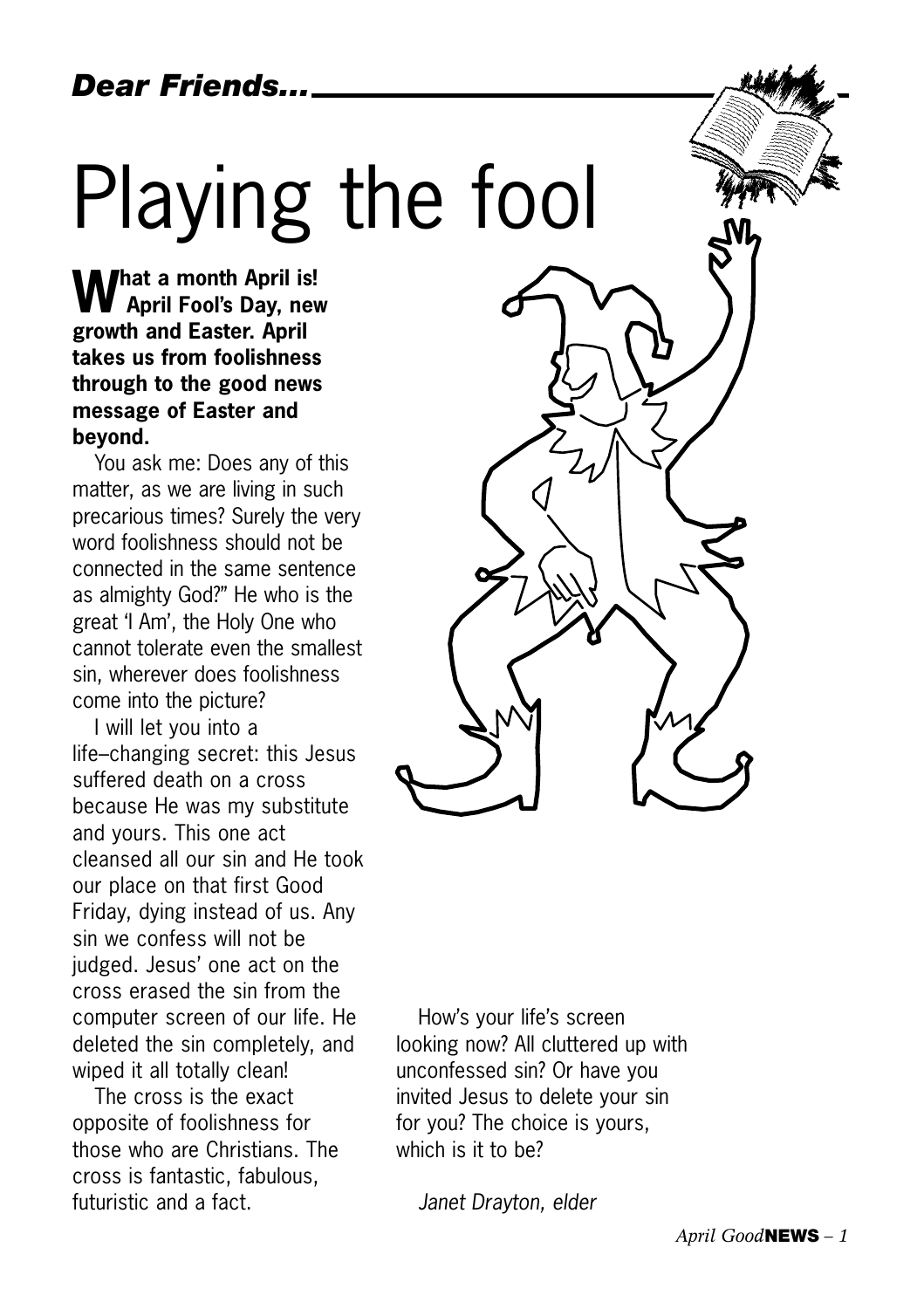## *Good***NEWS**

*This magazine is produced by: Lindfield United Reformed Church, 50 High Street, Lindfield, West Sussex RH16 2HL. © Lindfield URC 2003*

**Editor:** David Tingley <david@visualeclipse.co.uk> Tel: 01444 451024 **Editorial Oversight:** Hilary Shepherd **Additional Photography:** Chris Saunders, Emma Tingley **Front Cover Illustration: Brian Tuppen** 

**Copydate** for the May 2003 edition is 12noon, Sunday 13th April 2003. All contributions should be given to the editor by this time via email, or paper copy can be placed in the "GoodNEWS" pigeon hole at the rear of the church. Please ensure that you include contact details in case of query.

### **Directory**



**Minister:** Rev Colin Bones [from mid 2003]

**Secretary:** Mr Ron Goodenough "Downside" Stone Quarry Road, Chelwood Gate RH17 7LS Tel: 01825 740351; Fax: 01825 740157 Email: ron@rgoodenough.freeserve.co.uk

**Assistant Secretary:** Mrs Sue Waller Tel: 01444 455047 Email: susanwaller@lineone.net

**Treasurer:** Mr Barry Piper Tel: 01444 456823 Email: barrypiper@aol.com

**Accountant:** Mr Ken Walden Tel: 01444 458707 Email: prisken@btinternet.com

**Pastoral Assistant:** Rev Mike Gardiner Tel: 01444 482559 Email: mike.g@virgin.net

*A list of serving Elders can be found in Who's Who?*



**Easter is one of those special times of year. It seems to lend itself to thinking and meditating more on God and what He has done for us, with specific challenges to change the normal routine during Lent.**

So, likewise, we give you the opportunity to contemplate and do a little reading in this issue. Ray Smith takes time out to get his head around Rowan Williams book (page 6), Janet Goodenough goes to the theatre (page 4) and Mike Gardiner highlights a passage from the book of John on page 14.

We learn about Christian radio station Feba, broadcasting gospel programmes in over 60 languages the other side of the world (page  $16$ ) – this month's supported mission group.

Camping is on Peter Trump's mind as he enthuses us to get involved with Sussex Christian Camps on page 18. I indulge by ranting about what's on my mind on the back pages (page 22), and Twenty Questions gets a refreshed set of ponderances for the guest interviewee to get their head around.

If you fancy it get in touch, or now you can go on the church website, if you wish to take part in Twenty Questions – we'd love to hear from you. Cheers,

*David Tingley, editor*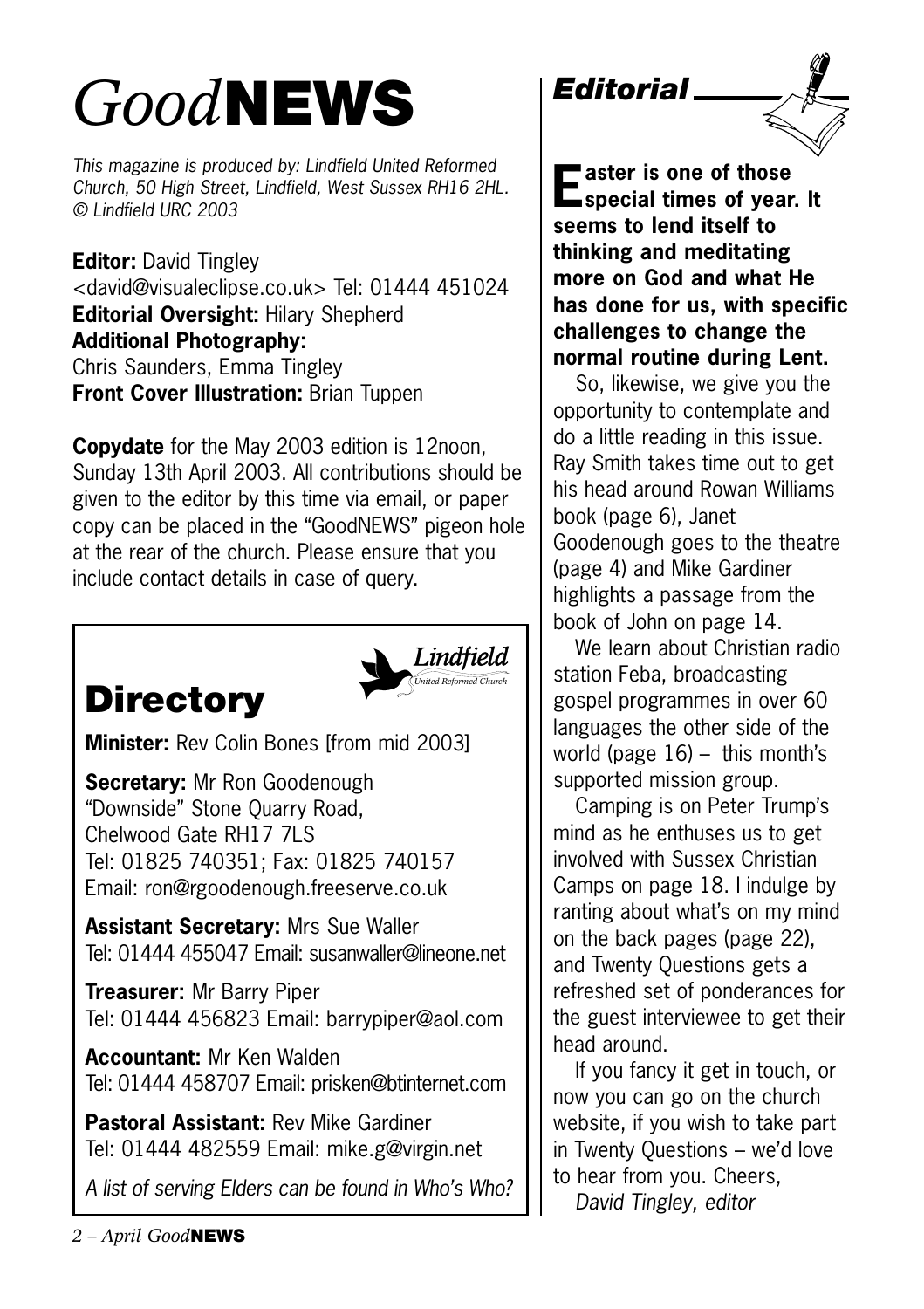#### *Prayer Diary*

|             | Prayer Diary                                                                                                                                                                                       |
|-------------|----------------------------------------------------------------------------------------------------------------------------------------------------------------------------------------------------|
|             |                                                                                                                                                                                                    |
| $rac{2}{5}$ | • Preachers, worship leaders, musicians and technicians<br>• Junior Church (numbers are down), Carpe Diem, 14+<br>• Easter – new life/beginnings – renewal                                         |
| <b>NON</b>  | • Church group at Spring Harvest (Christian–run holiday) 12th – 17th<br>• World leaders and the current situation in Iraq<br>• Elderly and the house-bound                                         |
| Ë           | · Girls' Brigade<br>Reminder to all<br>• Stepping Stones<br>at work in the week -<br>• The managers – especially work<br>the church is open on a<br>being done in Ryecroft<br>Saturday morning for |
| WED         | you to come in for<br>prayer (or a chat). Use it<br>• The elders (meeting on 23rd)<br>we're there for YOU.<br>• The Fellowship<br>• On-going Joint Lent Groups                                     |
| <b>THUR</b> | $\bullet$ 'Pop-in'<br>• Three Churches United Communion Service (17th)<br>• All those serving in our armed forces                                                                                  |
| ᅊ           | • The two Lunch Fellowships (9th & 11th)<br>· Boys' Brigade<br>• The Sunday Morning Singers preparing for Easter                                                                                   |
|             | • Colin & Catherine Bones and their family<br>• "GoodNEWS" production team<br>• District Council on 6th/all elders and lay preachers<br>• Members/worshippers whose names begin with H, I, J and K |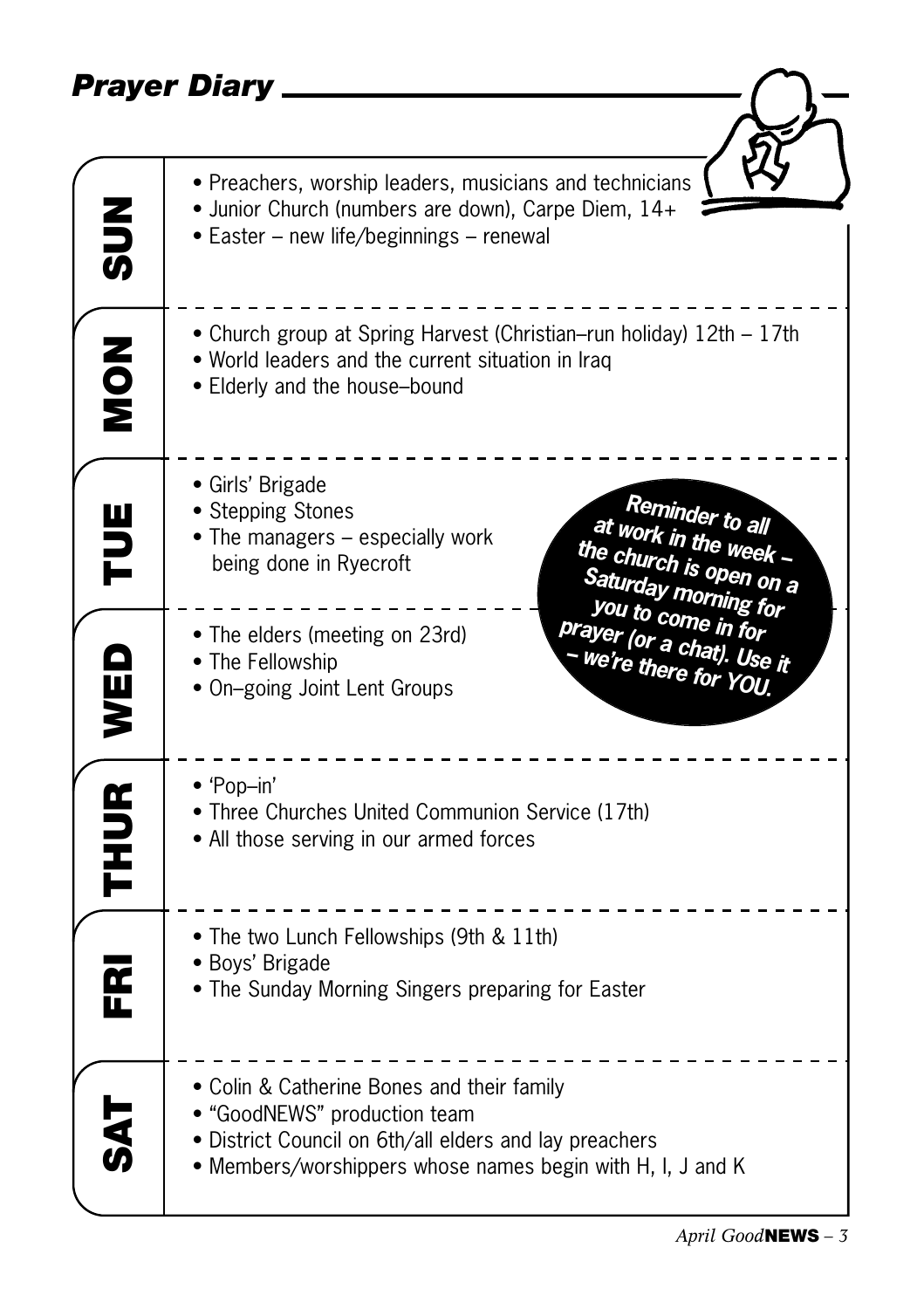**With the miracle of Jesus' resurrection still unbelievable for many, it is sometimes helpful to get a fresh perspective on the challenges of that first Easter. In this instance, the audience suddenly became the jury in an eye-opening trial against the gardener.** 

**I went to the East Grinstead n January a group of us Jury service**

#### **Chequer Mead Arts Centre to see 'The Vigil' presented by the Saltmine Theatre Company.**

With Easter approaching we have been reflecting on the way the play made us answer the question: 'Did Jesus rise from the dead or was his body stolen?'

The whole play is set in an American courtroom. The audience is the jury and is judging a modern trial, which follows the story of the first Easter morning, where a gardener is accused of stealing the body of Jesus. The Prosecution and Defence bring a parade of witnesses, including; Mary Magdalene, Pontius Pilate, his wife, Joseph of Arimathea, Peter, Saul of Tarsus and the gardener.

At the back of the courtroom was a thin screen like a veil. The scenes behind it appeared like silhouettes; the gardener digging, Mary at the cross etc. These were very powerful images.

The soldier guarding the tomb was the first to be called. He said he had drunk some wine during the long cold evening and, unfortunately, had dropped off to sleep. When he

woke up the stone had been rolled away and the body was gone. Suspicion fell on the gardener who had been seen in the garden.

Mary Magdalene was given a hard time in the dock as she recounted how she had gone to the tomb and found it empty with an angel sitting on the stone. How did she know it was an angel when she had never seen one before? They said her testimony was unsafe because she had once been possessed by demons, which she said Jesus had cast out of her, so she was just mad.

Saul was brought in and told

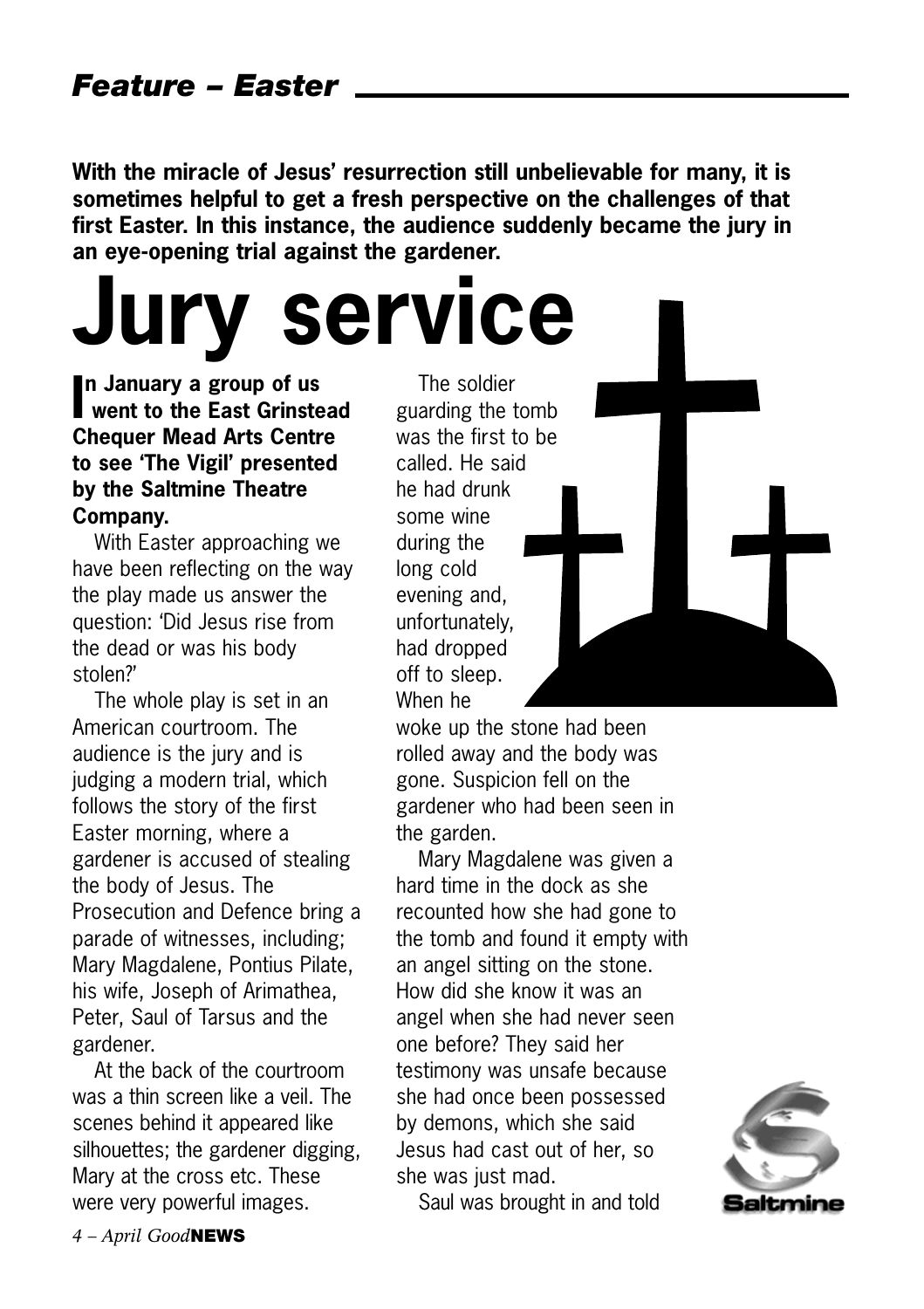how he was going to Damascus to round up those who were followers of Jesus and stop the spread of this talk about resurrection. In the second half of the play he stands in the dock again but this time as Paul. He recounts his experience on the road to Damascus and how he is transformed (when he changes his name) and believes passionately in the resurrection. He has joined the band of believers much to the delight of the Defence but not the Prosecution.

As the play comes to a climax, Mary Magdalene states that she had met with Jesus in the garden and that he had called her by name.

We, the jury, were then addressed and asked to decide the case. Did Jesus rise from the dead or was his body stolen?

Here are some of the comments of those who went that evening:

"The whole presentation was very enjoyable, but above all made us think hard on all that occurred; perhaps answering questions, confirming personal feelings or bringing out questions that might have been in the backs of our minds"

"Powerful"

"Thought provoking"

"Up–to–date"

"Refreshing in modern day language"

"I think is was good to have arguments presented to us regarding the validity of the resurrection so that perhaps it may reawaken awareness and our thoughts, which may help to answer some questions on the truth that Christ rose on Easter Day. This is perhaps a stumbling block for some people who are seeking the truth and I for one ought to be better prepared and able to articulate my belief to help others"

One of our group had been through a very difficult day as her mother had died that morning. I asked her if there was anything in the play that helped her. "Yes" she said "The scenes behind the veil were very powerful and I felt that it was just a small step from this life to the next".

So, as we made our way home that evening the question was left with us. I wondered how many in the audience had been made to consider for the first time where they stood on the case for the resurrection and what their response would be.

As Christians the resurrection of Jesus is fundamental to our faith since, as the Bible states: "If there is no resurrection our faith is futile".

*Janet Goodenough*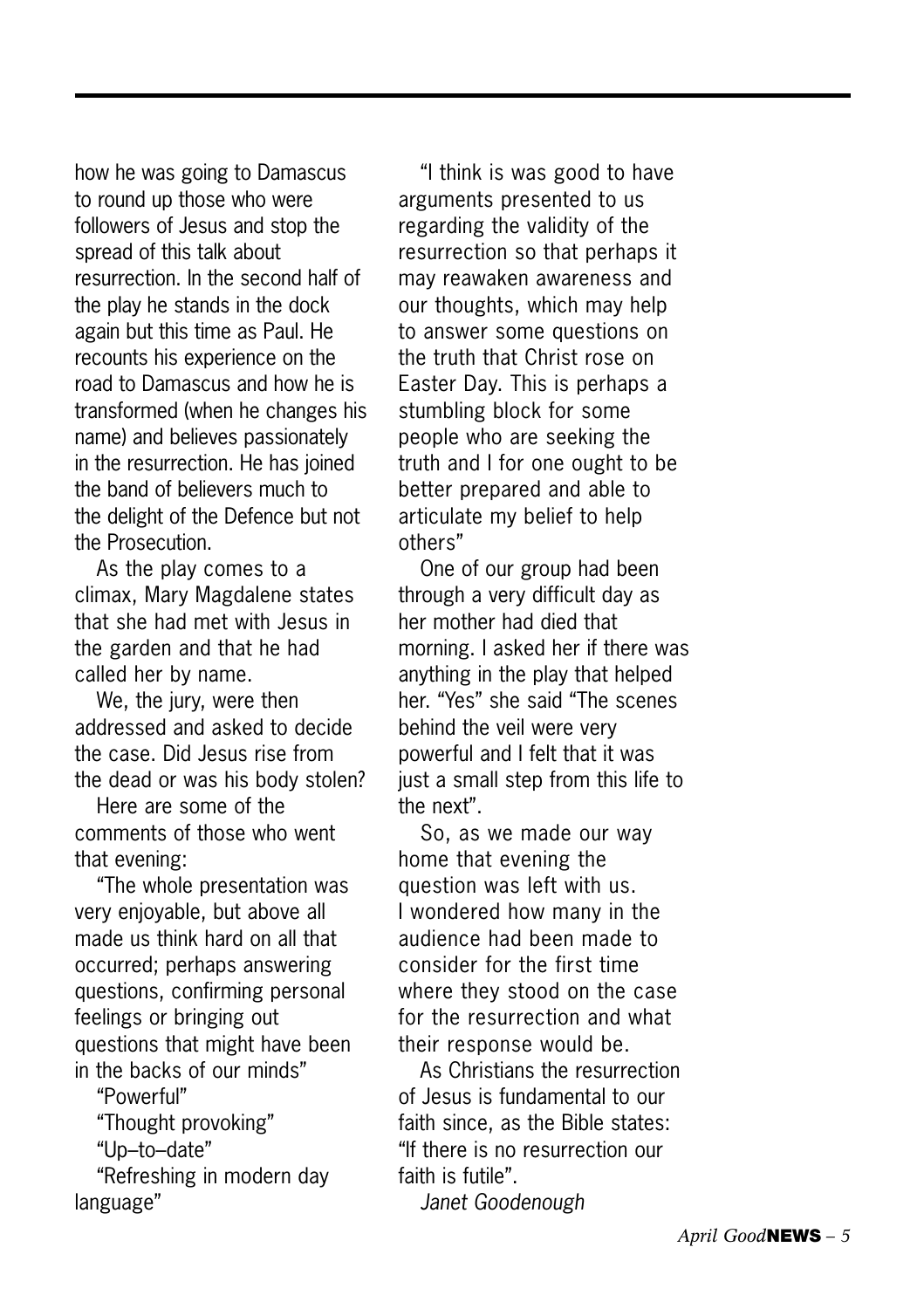## Studying the four gospels

**Matthew**

**Ray Smith settles down this Easter time with Rowan Williams' book 'Christ on trial', and shares what he found.**

**As the title intimates, this is a book written by the recently installed Archbishop of Canterbury commenting mainly on the four gospels' accounts of Christ's response at His trial.** 

It also cross–references with several other diverse writings from authors such as Arthur Conan Doyle and Lewis Carroll to William Golding, Bulgakov and Dostoyevsky.

Surprisingly, it starts with the Gospel of Mark, wherein Rowan states that Christ breaks the silence/secrecy that surrounds His mission with His positive response to the question: "Are you the Christ, the Son of the Blessed One?", with the reply "I am, and you will see the Son of Man sitting at the right hand of the Mighty One and coming on the clouds of heaven".

Then follows comment on Matthew's account wherein the view expressed is that the Spirit of God is fully active in Jesus Christ in the ways the prophets

promised, although his account includes a 'weaker' response to the enquiry "tell us if you are the Christ the Son of God", Jesus replies "so you say".

**Mark**

**Luke**

**John**

The Gospel of Luke has more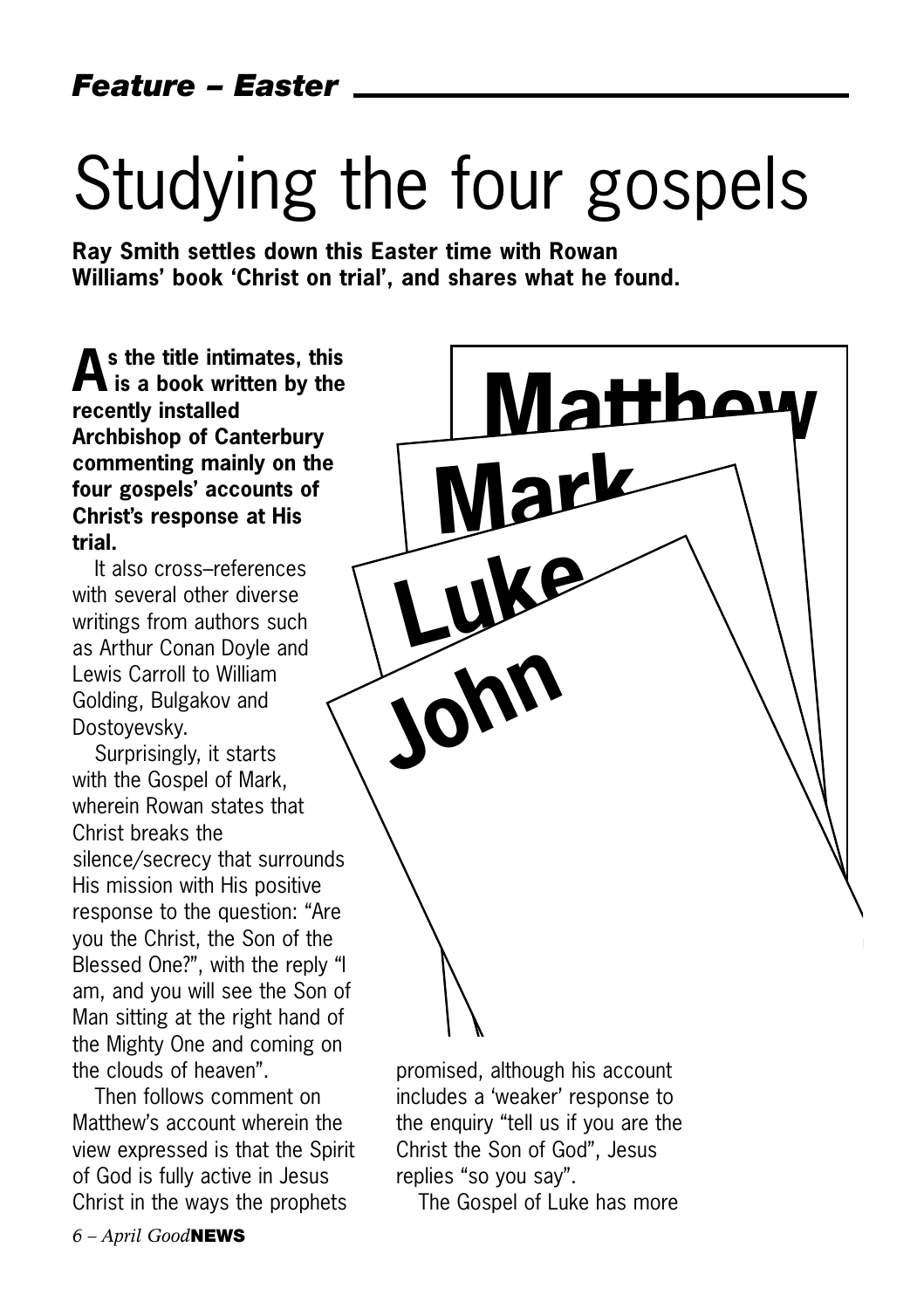trial scenes, including when Jesus is in the High Priest's house, and Peter denies knowing Him three times, at which point Jesus turns and looks straight at Peter. When asked if He is the Messiah the reply comes "if I tell you, you will not believe me, and if I question you, you will not answer".

Rowan comments on John's Gospel that it could all be read as a trial story even though little time is spent on the interrogation of Christ. Furthermore, Rowan considers that John's Gospel gives a damning picture of the Jewish people,

especially the 'crowd' outside Pilate's palace which were members of the Jewish priestly caste.

At each Gospel's account of the trial, what is bought to light is not so much a set of facts about Christ but

the truth of His IDENTITY. At the trial each one of us is challenged to step down from the tribunal to stand with Him, and before Him, yielding ourselves up to the truth, and put ourselves in the

hands of the only power that can give life, which requires 'absolute trust' (which we are not used to doing).

Rowan opines that the violence, condemnation and execution of Christ are not a terrible story of iniquity and heroic resistance, but a glimpse of God, utterly different to our expectations. Also, that God has been and continues to be active in Christ, including during His suffering and rejection.

The author mentions that all too easily we 'switch off' to what is really happening in other parts of the World – floods, starvation,



civil wars etc, and that there is a need for change and reform, and that for Rowan this would involve the church changing its stance on war, sex, investment and many other difficult matters. On first reading I found this book 'heavy'

and had difficulty understanding some of the cross–references. However, with study it became slightly clearer, but was still somewhat 'hard work'. *Ray Smith*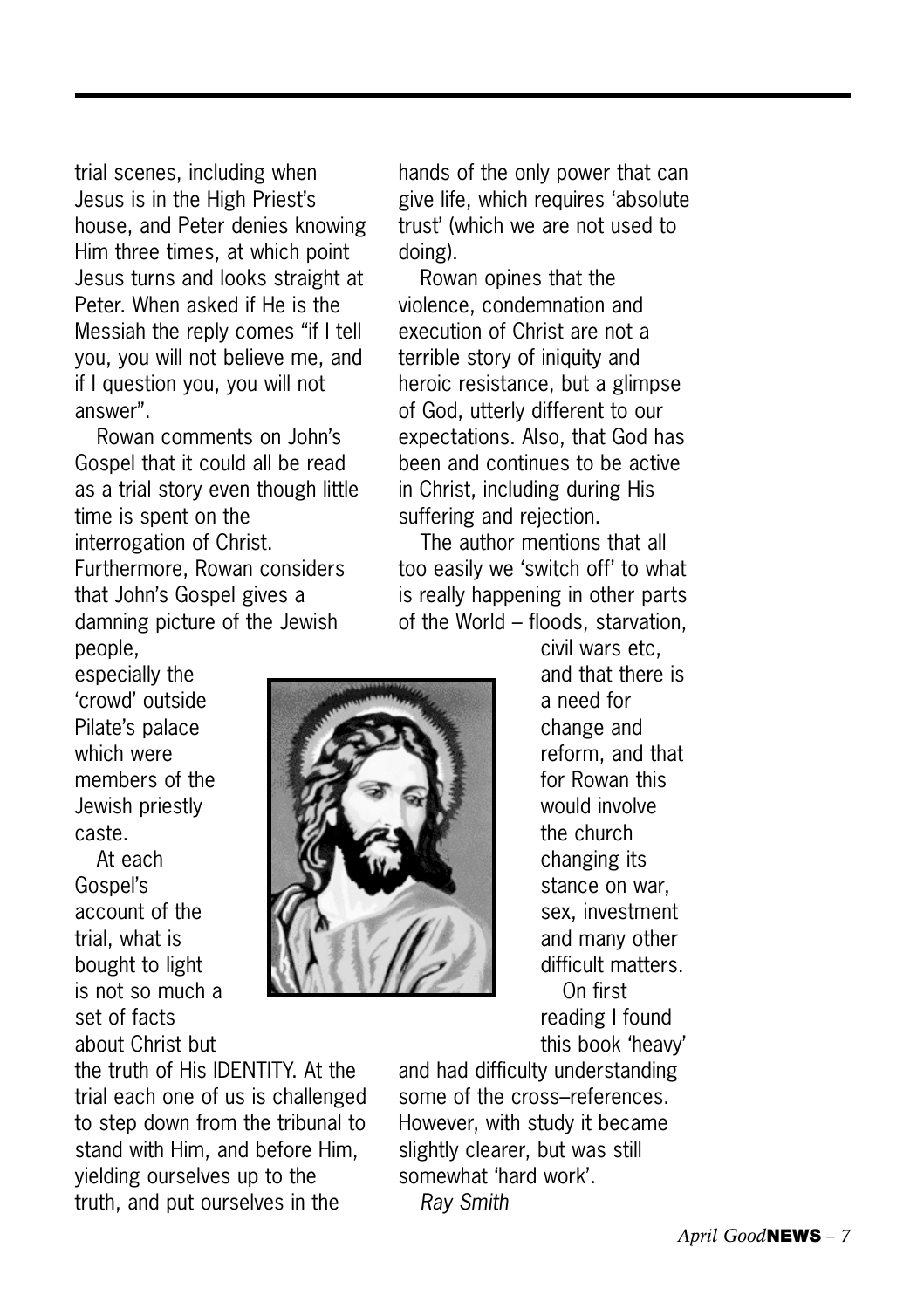# **The first day**

An Easter reflection by Tony Bower

A tomb full of doubts.

A body full of evidence.

A stone around their heart.

## A vision

of glorious light.

A dawning of truth.

A resurrection of hope.

A glimpse of eternity.

## A message

of certainty.

## A response of incredulity<br>A desire

of reality.

A face of expectancy.

A question of rationality.

A tomb <sub>empty.</sub>

A hope rising.

A Saviour walking, smelling the roses in the garden, filled with new life.

*8 – April Good***NEWS**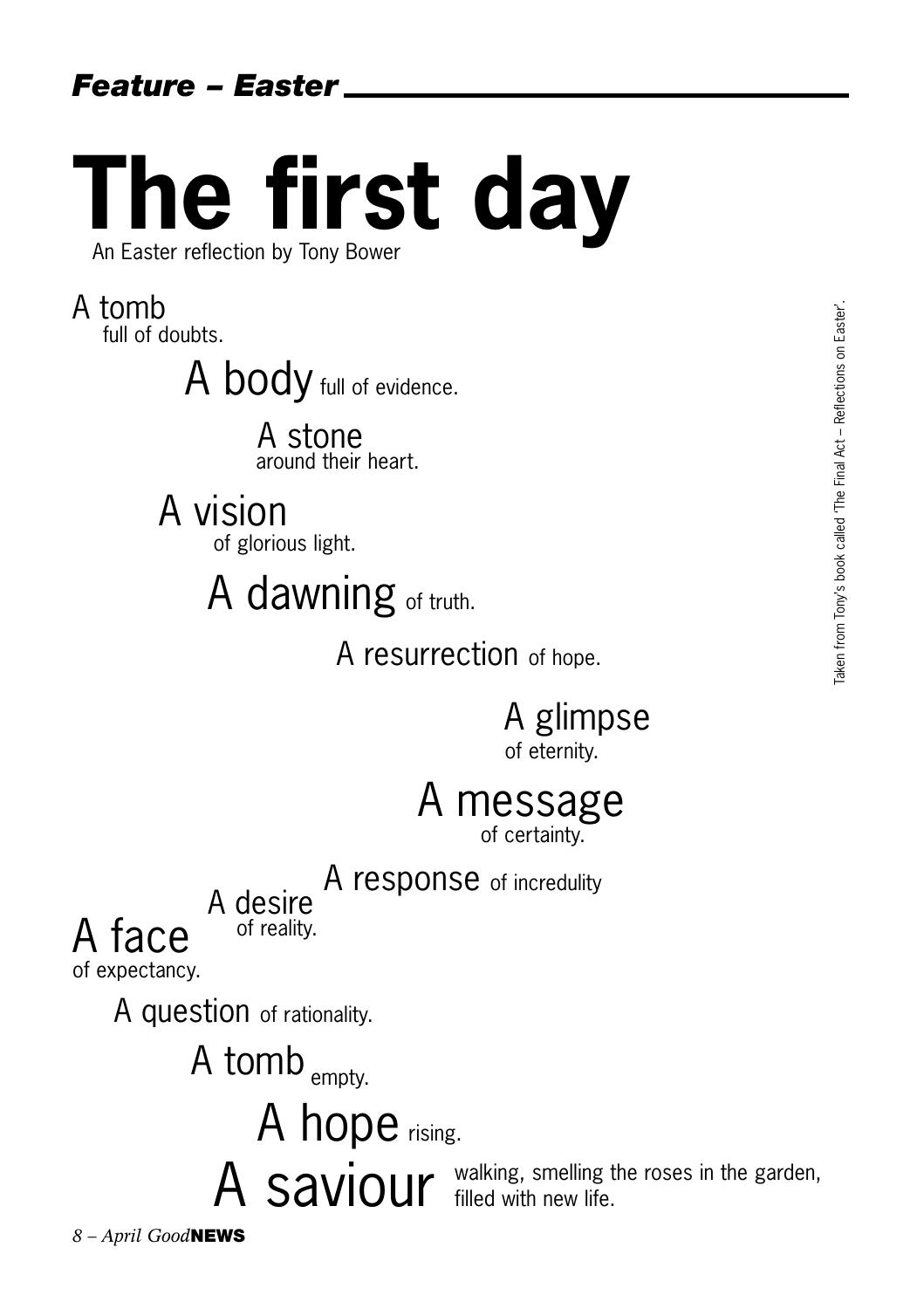#### **Hundreds find Christ in army recruits revival**

As Anglican bishops began to express their public support for British troops engaged in the conflict with Iraq, a former soldier claims to have witnessed an amazing outpouring of the Holy Spirit among new recruits at Army Infantry Training Centre in Catterick, North Yorkshire.

Scripture Reader Mark Reynolds served 22 years as a full–time soldier before becoming a full–time evangelist. "Over the past year, I would calculate that somewhere between 700 and 800 have made professions of faith." Source: Christian Herald – the UK's only inter–church weekly. Subscribe on 01903 602100

### Radio figures up

According to figures released by Rajar – the official body for judging radio audiences – London and Home Countries Christian radio station, Premier (1305 - 1332 - 1413 MW), have around 220,000 people listening every week. This figure marks a 10% increase on the previous quarter.

However, its not all good news, as it is revealed that the Government's proposed Communications Bill fails to remove legislation blocking religious organisations holding broadcasting licences in the UK.

#### Christianity & Renewal magazine, April 2003

## Teenagers enjoy church!

Latest research carried out by Christian Research has found that two-thirds of teenagers who go to church say they enjoy it. This is a much higher percentage than their non-churchgoing friends think, only 42% of whom expect churchgoers of their age to enjoy it. Studies show that teenagers particularly enjoy the opportunity to meet old and new friends, and caring people there.

But interestingly, five in six who attend regularly have parents who also attend regularly.

Source: Christianity & Renewal magazine, March 2003.

### **Cricketer makes costly stand**

Henry Olonga, the Zimbabwean cricketer who is happy to be known as a born again Christian, has been expelled by his club, Takushinga, following the stance he took alongside fellow cricketer Andy Flower during the country's World Cup match against Namibia. The players wore black arm bands to depict the death of democracy in Zimbabwe and made a statement signifying their protest that millions of their compatriots were starving, unemployed and oppressed and many may die in the coming months through a combination of starvation, poverty and Aids. Olonga was the first black cricketer and youngest-ever to represent Zimbabwe at international level.

Source: Christianity & Renewal magazine, April 2003.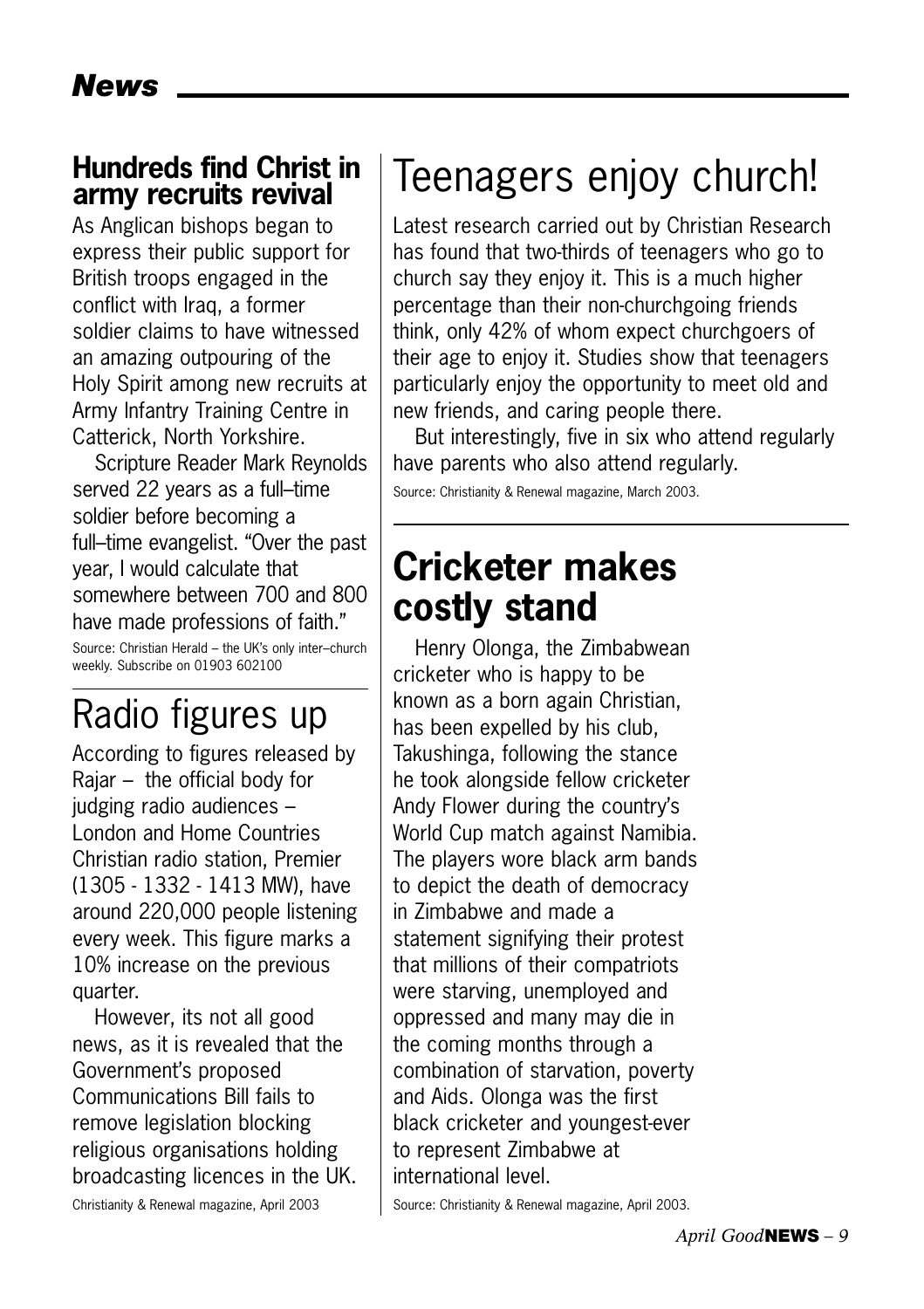#### *Family News*

#### **On the move Queenie Worcester** has

recently moved to Arthur Bliss House, Finches Gardens, Lindfield

#### **Bereavement**

We offer our love and sympathy to the family and friends of **Fred Coley** who died on 19th February. His thanksgiving service was held at Worth on 28th February....

#### and also to **Roy and Betty Billins** on the recent loss of Roy's brother-in-law. The

thanksgiving service was held on 11th March.

#### **Thanks**

Very grateful thanks to those who were aware of my fourmonth stretch of respiratory illnesses and subsequent relapses – the worst winter experienced since my medical condition began. I appreciated very much the shopping done for me, the flowers sent, the phone calls of solicitation and cheer, and especially the visits by the pastoral care team, as I felt very much divorced from the church during this time. Also appreciated were the regular phone calls by Mrs Meg Sidky concerned by my absences.

Love to all. *Jean Baxter*

## **Star letter!**

Thank you for our church magazine – it's interesting and informative for adults and fun for children. It contains some thought provoking items as well as church family news. Recently, whilst staying in a small village in Warwickshire, I had a chance to look at their local church magazine. I'm afraid it had nothing going for it. It contained mostly adverts for local shops or services, the content was poor and to cap it all cost 40p a copy! Thanks for our mag – it's great. *Anne Parker*

[Your kind words are much appreciated, but as a church we all make GoodNEWS what it is – *Ed*]

### Long distance pen pal required

A number of requests come my way as a result of my involvement with the Churches' Criminal Justice Forum. For instance, can I suggest examples of Christian forgiveness for a forthcoming Songs of Praise television programme (no problem).

However, here is one that someone at LURC might like to help with. A prisoner in Zambia wants a pen friend. He has been on death row at a maximum security prison for thirteen years. He describes himself as a born again Christian, and says he is a peer educator within the prison. Anyone interested? Please see me. *Stuart Dew*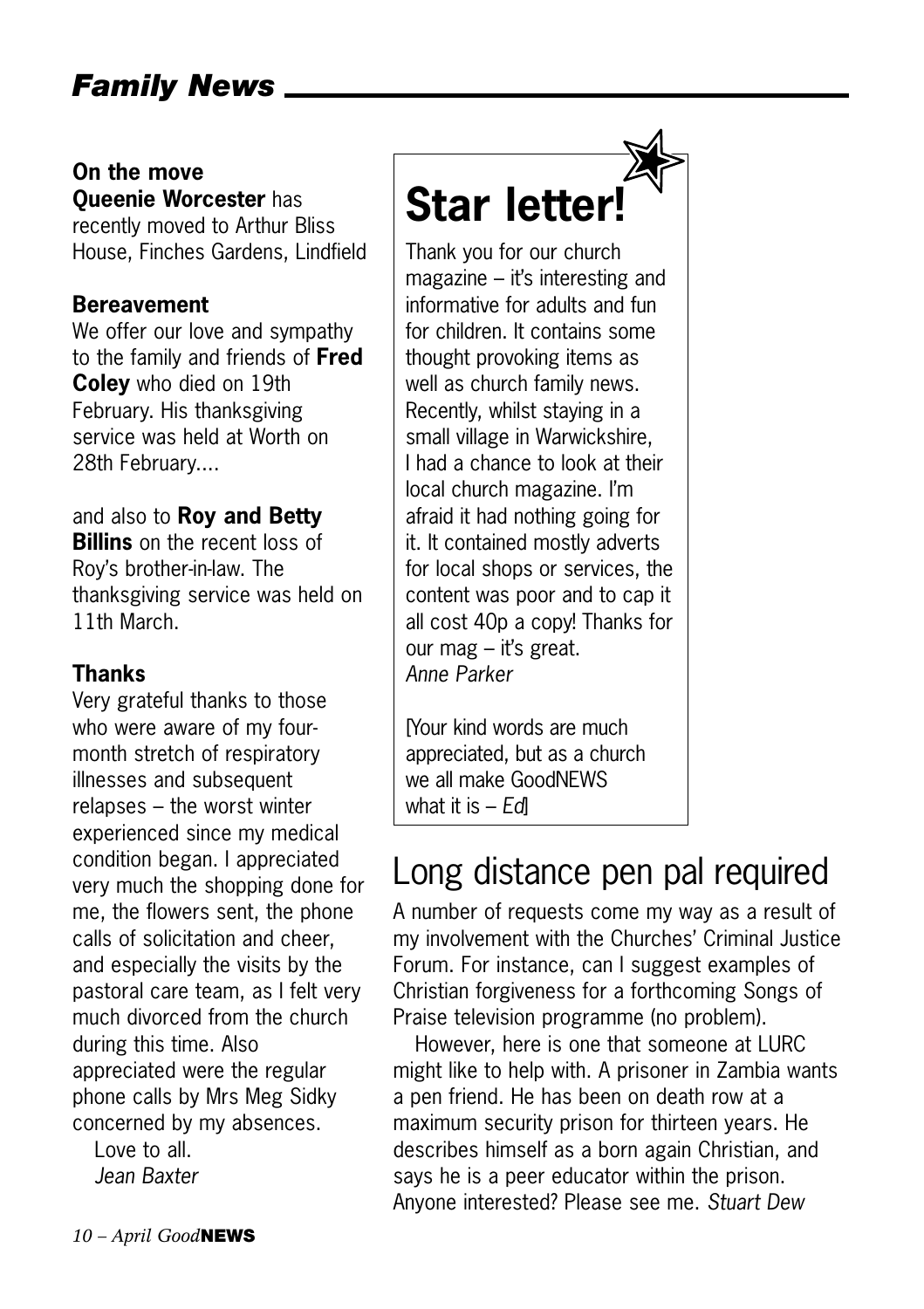## **God's good provision**

At the church members' meeting in March, Mike Gardiner announced he felt it right to step down from his position as Lindfield URC's Pastoral Assistant after July.

Mike took up the part-time role after Rev Norman Smith left in December 2001 – meeting a significant 'need' within the life of the church. As well as doing much home visiting, Mike (as an ordained minister) also helped greatly by being able to take funerals and infant blessings.

"It has been a great privilege serving you all, but it is simply time to enjoy [our] retirement" Mike said.

Rev Colin Bones is due to be inducted as Lindfield URC's new minister during July.

## **Bad hair day**

David Tingley, GoodNEWS editor, found himself having a 'worse than normal' hair day – in aid of Comic Relief on 14th March.

"It was just a silly idea that someone mentioned in passing – but I quite fancied dying my hair!" he commented.

He will have collected over £300 in sponsorship for the charity.

#### **Women's World Day of Prayer**

"A big thank you to all who helped me in so many ways in preparing for this service. We are truly blessed in our church to have people who are so willing and able to help." *Winifred Scopes*

**The Fellowship** will be holding their AGM on 23rd April at 2.45pm in the Church Hall. This will be a joint meeting of the men's and women's sections, and it is hoped all members will be able to attend. The meeting will be followed by a social afternoon with tea and biscuits.

#### *Balcombe United Reformed Church*

**Bramble Hill, Balcombe, RH17 6HR Contact: Mrs Leonie Wren (01444 811253)** Our main services are held at 11am on the first and third Sunday of each month and the children usually go out to Sunday School during the second part of the service. Visitors are always welcome.

**Speakers for this month are as follows:– 6th April** Barry Piper **20th April EASTER DAY – Michael Davies** (this service will include Communion)

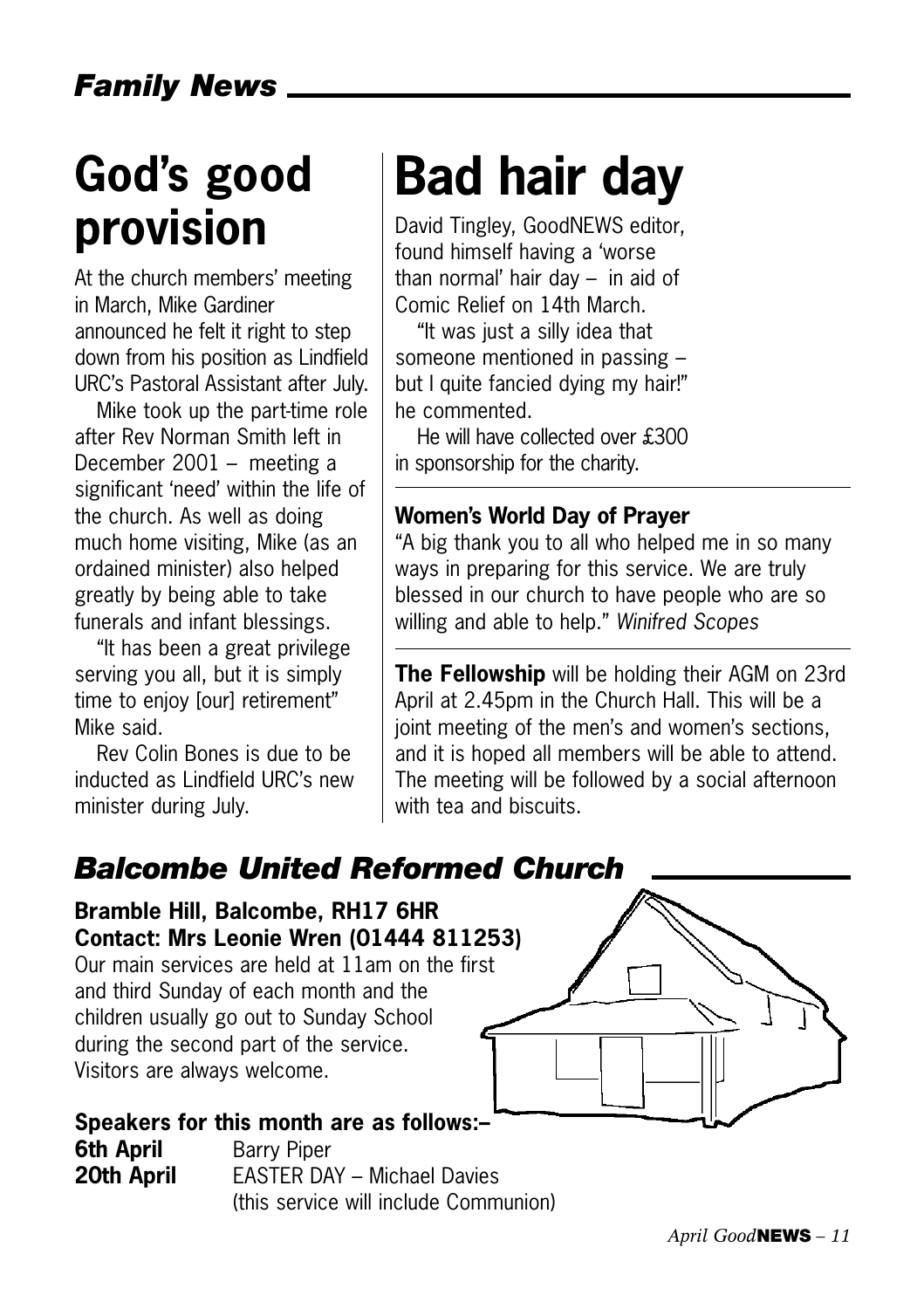### *April diary*

| 2nd<br>Wednesday<br>6th<br>Sunday | 8.00pm                                             | <b>United Lent</b><br>Group<br>9.30am David Nibloe &                                | 16th<br>Wednesday          | 8.0pm<br>Hall             | "The Lost<br>Railway" illustrated talk by<br><b>Lindfield Preservation</b><br>Society at King Edward |
|-----------------------------------|----------------------------------------------------|-------------------------------------------------------------------------------------|----------------------------|---------------------------|------------------------------------------------------------------------------------------------------|
|                                   |                                                    | Derek Heath<br>11.0am Derek Heath<br><b>6.30pm</b> Richard Walters<br>& David Jones | 17th<br>Thursday           | 8.00pm                    | <b>United Maundy</b><br>Thursday Communion                                                           |
| 9th<br>Wednesday                  | 12.30pm Lunch<br>8.00pm                            | Fellowship<br><b>United Lent</b><br>Group                                           | 18th<br><b>GOOD FRIDAY</b> | 10.30am<br>Ron Goodenough |                                                                                                      |
| 11th<br>Friday                    | 12.30pm Lunch                                      | Fellowship                                                                          | 20th                       | <b>EASTER SUNDAY</b>      | 9.30am David Nibloe &<br>Duncan Warmington                                                           |
| 13th<br>Sunday                    | PALM SUNDAY                                        | 9.30am Adrian Cookney                                                               |                            | & Dick French             | 11.0am Communion<br>Duncan Warmington<br><b>6.30pm</b> Richard Walters                               |
|                                   | & Mike Gardiner<br>Noon                            | 11.0am Mike Gardiner<br>Copy Date for                                               | 22nd<br>Tuesday            | 7.45pm                    | Ladies 'In Touch'                                                                                    |
|                                   | May GoodNEWS<br>Richard Walters &<br>David Walters | 6.30pm Communion                                                                    | 23rd<br>Wednesday          | 2.45pm<br>7.45pm          | The Fellowship<br>Elders' Meeting                                                                    |
| 15th<br>Tuesday                   | 1.15 <sub>pm</sub>                                 | Christianity<br>made clear lunchtime<br>presentation - Clair Hall                   | 24th<br>Thursday           | 8.00pm                    | Monthly Prayer<br>Meeting                                                                            |
|                                   |                                                    | "What's Faster all about?"                                                          |                            |                           |                                                                                                      |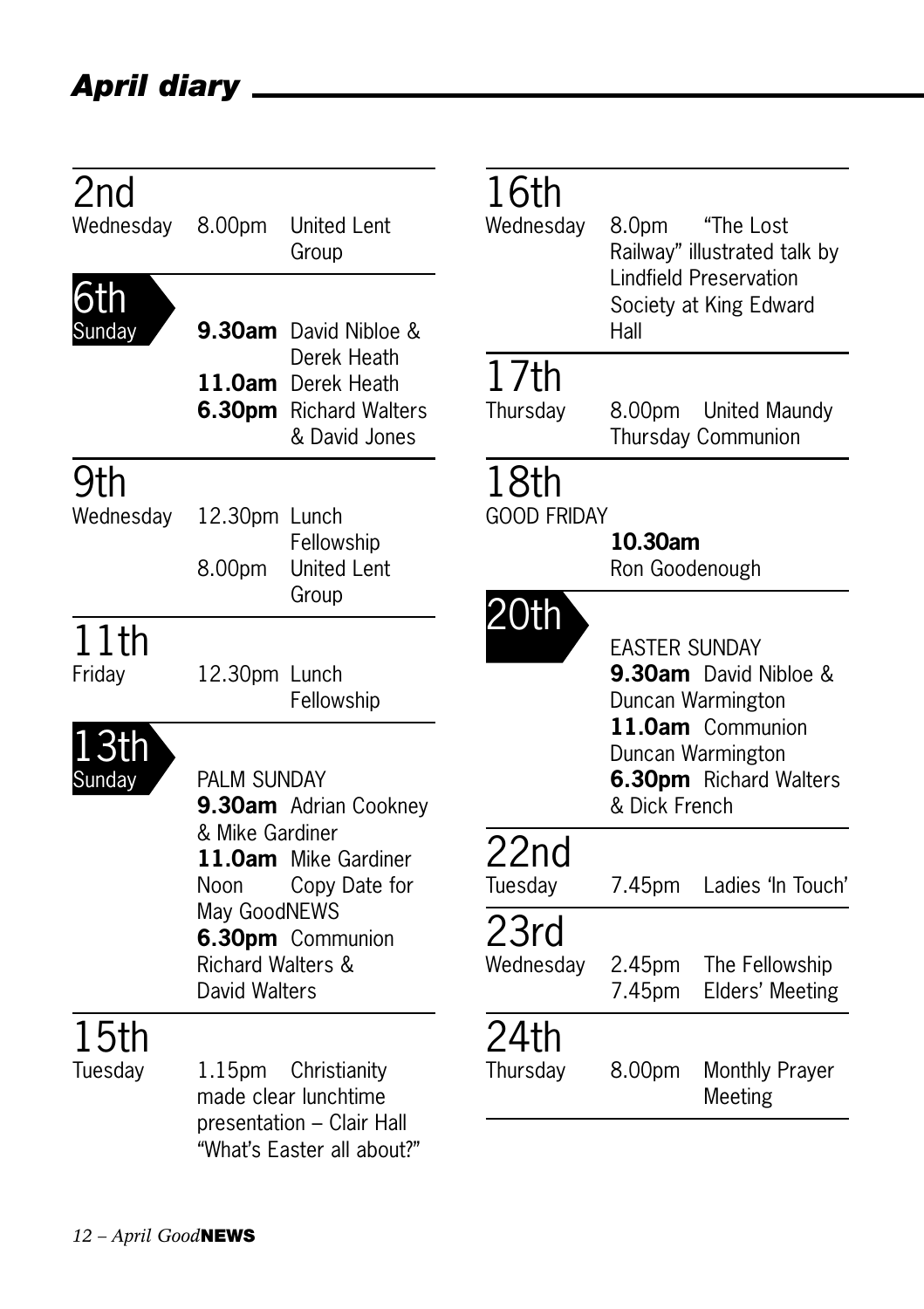

Sunday **9.30am** David Nibloe & Stuart Silk **11.0am** Communion Michael Davies **6.30pm** Richard Walters & Brian Stone

 $\overline{a}$ *Who is it? ??????????????*

**Twenty Questions on page 21**

### **Next** *Good***NEWS out 27th April**

# **village events?**

Contact the editor to inform him of local events in April.

### Sunday services explained...

The **9.30am service** is an opportunity for all age groups to join in a relaxed informal time. There is a crèche, and after about 20 minutes children and young people up to age 14 go out to their own groups on most Sundays.

**Coffee** is normally served between the morning services and after the evening one.

The **11.00am service** is usually more set and formal.

At **6.30pm** it is sometimes a celebration, sometimes a quieter ministry time and sometimes an open communion service or something quite different!

**Personal prayer** is available after every service. Prayer requests and brief statements of praise for answered prayer can be put in the red book on the concourse table. We can also offer personal prayer ministry at home or in hospital.

We **do not take up an offering** during the services, but all those wishing to give are invited to place a gift in one of the bowls at the doors before or after the service. Thank you.

Cassette **recordings of services** can be borrowed free from the church.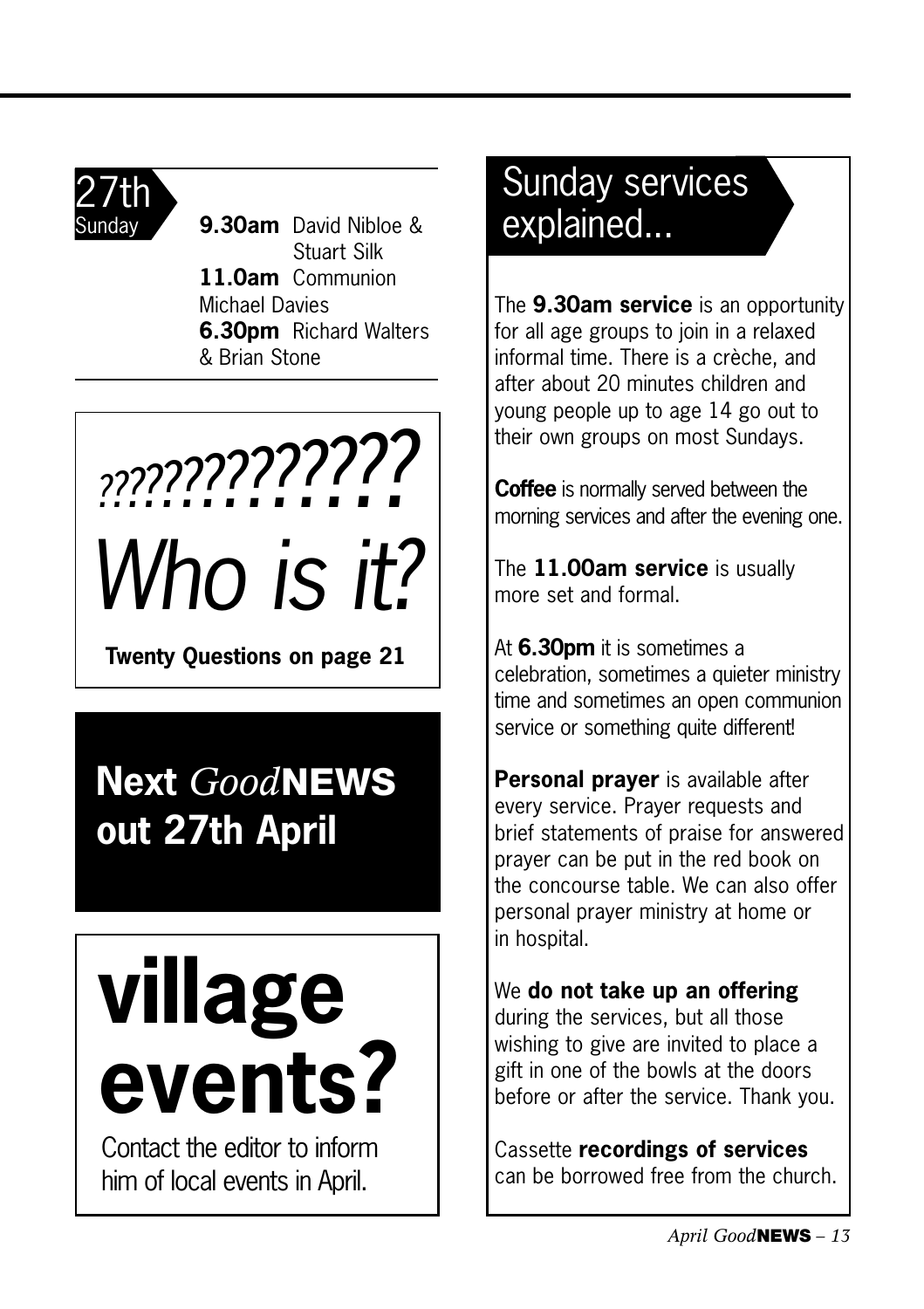**The Word Became Flesh**  The Word Became Flest<br><sup>1</sup>In the beginning was the Word, and the Word was with God,<br><sup>1</sup>In the beginning was the Was with God in the beginning It the beginning was the Word, and the word in the beginning.<br>In the beginning was God. <sup>2</sup>He was with God in the hooting<br>and the Word was God. <sup>2</sup>He was without him nothing<br>3Through him all things made. <sup>4</sup>In him was life **Through him all things were made; without him nothing**  $\frac{3}{3}$ Through him all units made. 4<br>was made that has been made. 4 ade; without interest life<br>In him was life, and that life was the light of men. 5The light shines in the darkness, but<br>was the light of men. 5The light shines in the darkness has not understood it.  $\frac{1}{10}$  made.  $\frac{4 \ln \text{ him}}{10}$  was life.<br>The light shines in the darkness, but Was the light of men. The darkness has not understood it.<br>the darkness has not understood it.<br><sup>6</sup>There came a man who was sent from God; his name was not used to testify concerning that light, as the darkness has not uncedent from good, the that light,<br>
for the came as a witness to testify concerning that light,<br>
John. 7He came as a witness to testify concerning the himself was<br>
John. 7He came as a witness to th bit here canned as a witness to tool believe. 8<br>John. The came as a witness to the<br>so that through nim all men might believe. erning one<br>He himself was not<br>Light <sup>9</sup>The true light the light; he came only as a witness to the light. 9The true light that gives light to every man was coming into the world. 10He was in the world, and though the world was made through him, the world did not recognize him. <sup>11</sup>He came to that which was his own, but his own did not receive him. 12Yet to all who received him, to those who believed in his name, he gave the right to become children of God—13children born not of natural descent, nor of human decision or a husband's will,<br>but born of God.<br>but born of dod. but born of God.<br>
<sup>14</sup>The Word became flesh and made his given only, who<br>
We have seen his glory, the glory of the One and Only, who<br>
We have seen his gather, full of grace and truth. 14The Word became flesh and made his dwelling among us. came from the Father, full of grace and truth. 15John testifies concerning him. He cries out, saying, "This was he of whom I said, 'He who comes after me has surpassed was in or minute sale, the wife series are the fullness of his me because he was before me.' " 16From the fullness of his grace we have all received one blessing after another. 17For the law was given through Moses; grace and truth came through Jesus Christ. 18No one has ever seen God, but God the One and Only, who is at the Father's side, has made him known.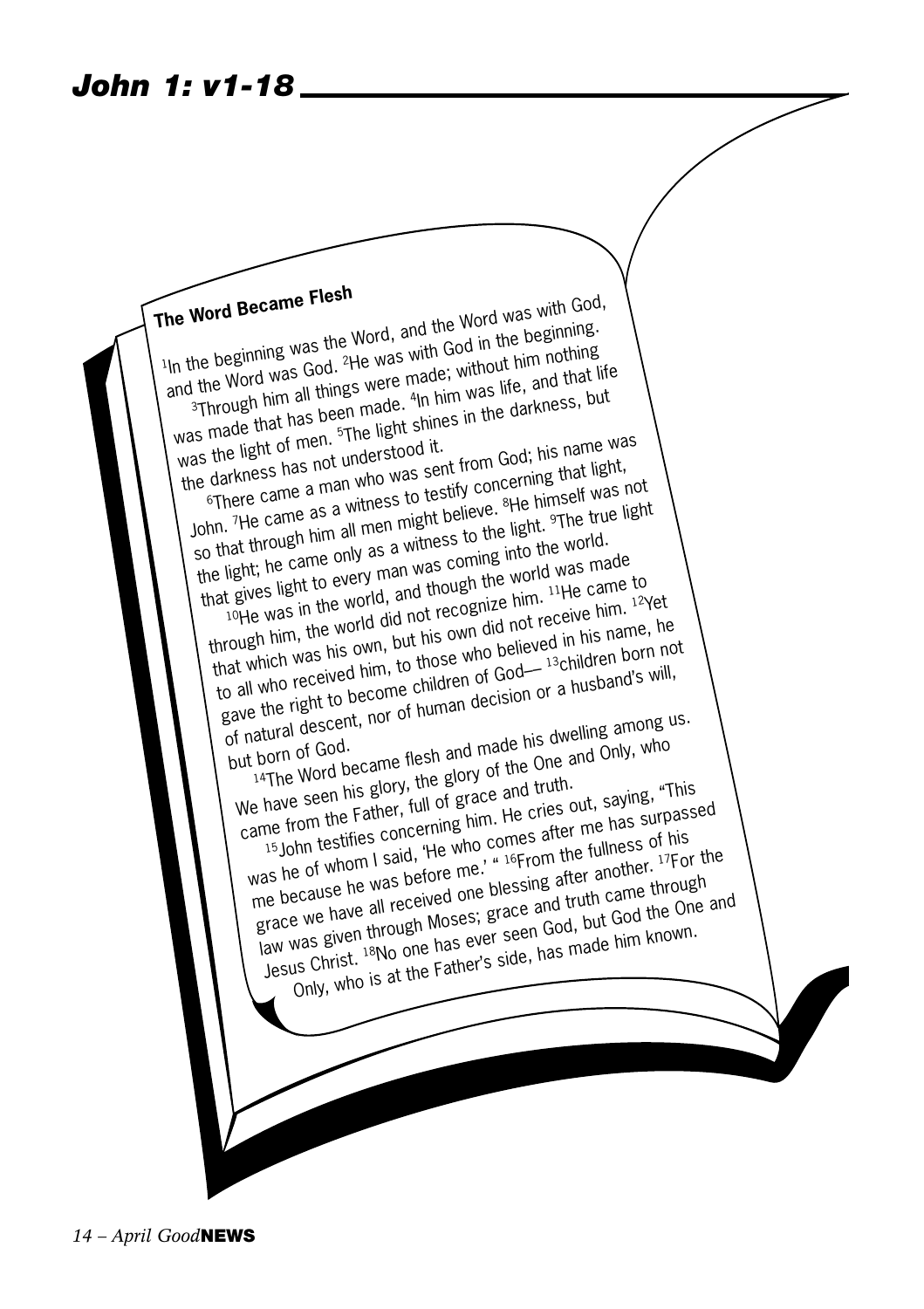## It's all greek to me!

#### **This passage may be very familiar to some, but read it through slowly and thoughtfully, as though for the first time.**

We call this the Prologue, it's a sort of curtain–raiser or overture to what John is to write. It's interesting to compare it with the start of Mark, who, after the briefest of introductions, plunges straight into the story. Luke begins by explaining why he has written, whereas John doesn't do that until the end. In fact, it's worth taking a look at John 20v31, because it helps us understand the whole of this Gospel. The word "Gospel" means "Good News", and John is very aware that knowing Jesus is good news. After all, he'd been a follower of Jesus for over 50 years and could recommend it!

Look at these 18 verses carefully – what is the key word? Not much doubt, it's "Word" (John wrote in Greek and used the word *logos*). Although it only appears four times, it dominates the Prologue, because each of the four statements (three in v1 and the other in v14) is so important. Think about them – really mind–blowing! "The Word" is of course Jesus of Nazareth, and John wants his readers to know that to believe in him and

have eternal life, we need to take in that he was God-become-man! God's creative, life–giving Word (see Genesis 1 and Psalm 33v6), the highest imaginable wisdom (for that's what *logos* meant to Greek philosophers) – all this was embodied in a real man who lived among us!

John's gospel is not difficult to read right through. Why not do this at Easter–time? One thing you'll notice is the simplicity of John's vocabulary. Jot down the words that keep cropping up, and think how John uses them to achieve his objective in chapter 20v31. And if you look again at this verse, you will see from a footnote that the Greek word that John used may have been either "you may believe" or "you may continue to believe". I think of this as one of the "happy ambiguities" in John's Gospel – it means that this inspired account of Jesus' life is for you, whether you are a committed Christian or whether you are just wanting to find out what it means to follow Jesus.

Next month we'll look at another passage from this wonderful book. And a promise: no more than one Greek word a month!

*Mike Gardiner*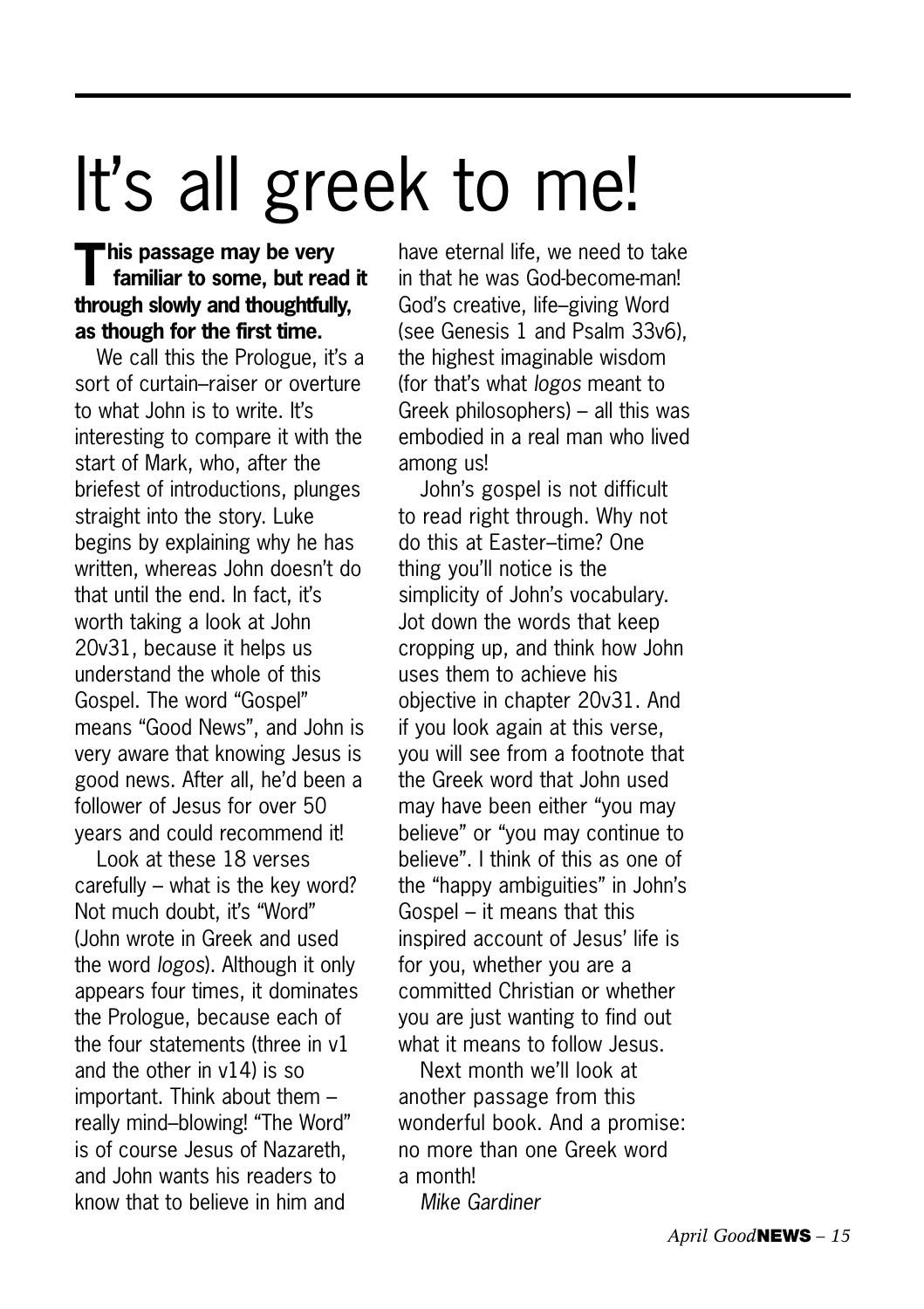## FEBA – broadcasting hope

#### **The history of FEBA**

Feba has been reaching the unreached with the Gospel for over 30 years. And it all started with just £400 in the bank, a small group of supporters and a lot of prayer. That was in the mid–sixties and in the years since many listeners have met God through Feba's radio broadcasts.

#### **In the beginning….**

Originally Feba was a UK support group for the US radio mission FEBC, which broadcasts from the Philippines. In the 1960's FEBC found that the reception from the Philippines was poor in North India, and despatched one of its engineers to find a better site for broadcasts to that region. Many countries were considered before settling on the Seychelles and in 1970 Feba began broadcasts to India. The work was now independent of FEBC and Feba was born.

Broadcasts began in just nine languages to India from two small transmitters. 1974 saw the completion of Feba's unique offshore antenna structure, built on a coral reef. Broadcasts followed to Pakistan and to East and Southern Africa.

#### **Onwards and upwards…**

Since 1984, Feba has been a member of World Radio. The goal of World Radio is to broadcast the Gospel to every man, woman and child on earth in a language they can understand.

Most of Feba's broadcasting is still by short wave from a variety of outlets. But they are fast expanding into other areas. As well as two FM stations in Uganda and Kenya, many more are planned for Africa. In Central Asia a variety of media is used to reach people and there are many programmes on local stations throughout the whole broadcast area.

#### **Feet still on the ground…**

Feba now broadcasts in over 60 languages and the half–million letters received each year indicate that its programmes are heard by millions of people. In this media age Feba uses its expertise in the field to reach the unreached with the gospel. Through Feba, by God's grace, the good news is being heard and people believe.

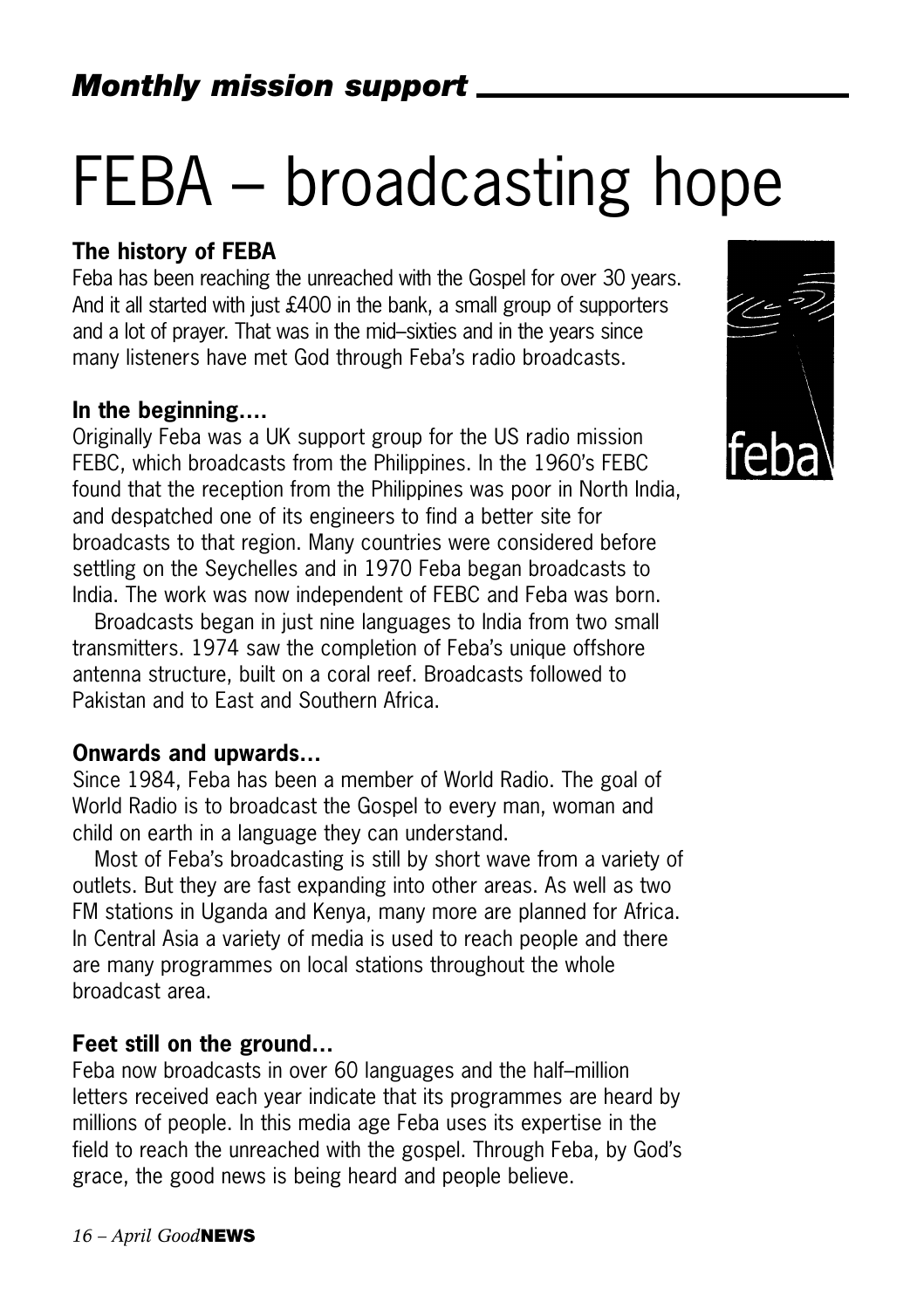*My world*

taylorn@ mercyships.org

Missionary tales by Nikki Taylor

**This article from Feba is to remind us that we can support them in Prayer and giving throughout April. In these troubled times, even more people will be listening to their radios all over the world. See the Mission Notice Board for more information and envelopes for your donations.** 

### **Meet the listeners**

"One day I heard the 'Sound of Life' programmes. I was so happy... what I have searched for, for a long time, is Christianity." *A listener in Pakistan*

"Pray that God will change the lives of my parents and relatives as he has changed mine." *A listener in Ethiopia*

"For us in war-torn Sudan, Feba has become our church. I normally hide myself with my radio in tall grass and then tune in for the 'Nuer' programmes." *A listener in Sudan*

"I was greatly blessed, because I wanted to kill myself. I stay with my father's brother, everyday he scolds me for nothing... This message made me realise how precious my life is and that Jesus loves me."

*A listener in Zimbabwe*

### **Mercy Ships Freetown, Sierra Leone**

I am typing by light of the LCD screen on my laptop and running on battery power. The electricity has been pretty bad for the last few weeks, we seem to get some most days but it seems to go early in the evenings.

The ship has gone but our work goes on. We are always being asked "so has the ship gone?" Then the usual question: "so why are you still here?" So much focus goes on the ship, but it is good because then we get to explain what we are doing here.

I think I have just about got over my crush. there are definitely no feelings shown in return! But he does come to church with me, which is nice. I have been taken out to dinner by one of the British Soldiers over here. We seem to attract invites to BBQ's and parties up at Leicester Square!

Hooray 'light don cam' Krio, for the power is back. We have adapted the popular Christian song for our own purposes here: 'More water, more power, more of these in my life...'!

There are some exciting changes happening: I think we have just been given the land by the government to build our new centre on. I am very excited about all the new things that God is bringing to the fore here at the moment but I am also beginning to miss things from home badly and feel it is getting to be time to leave.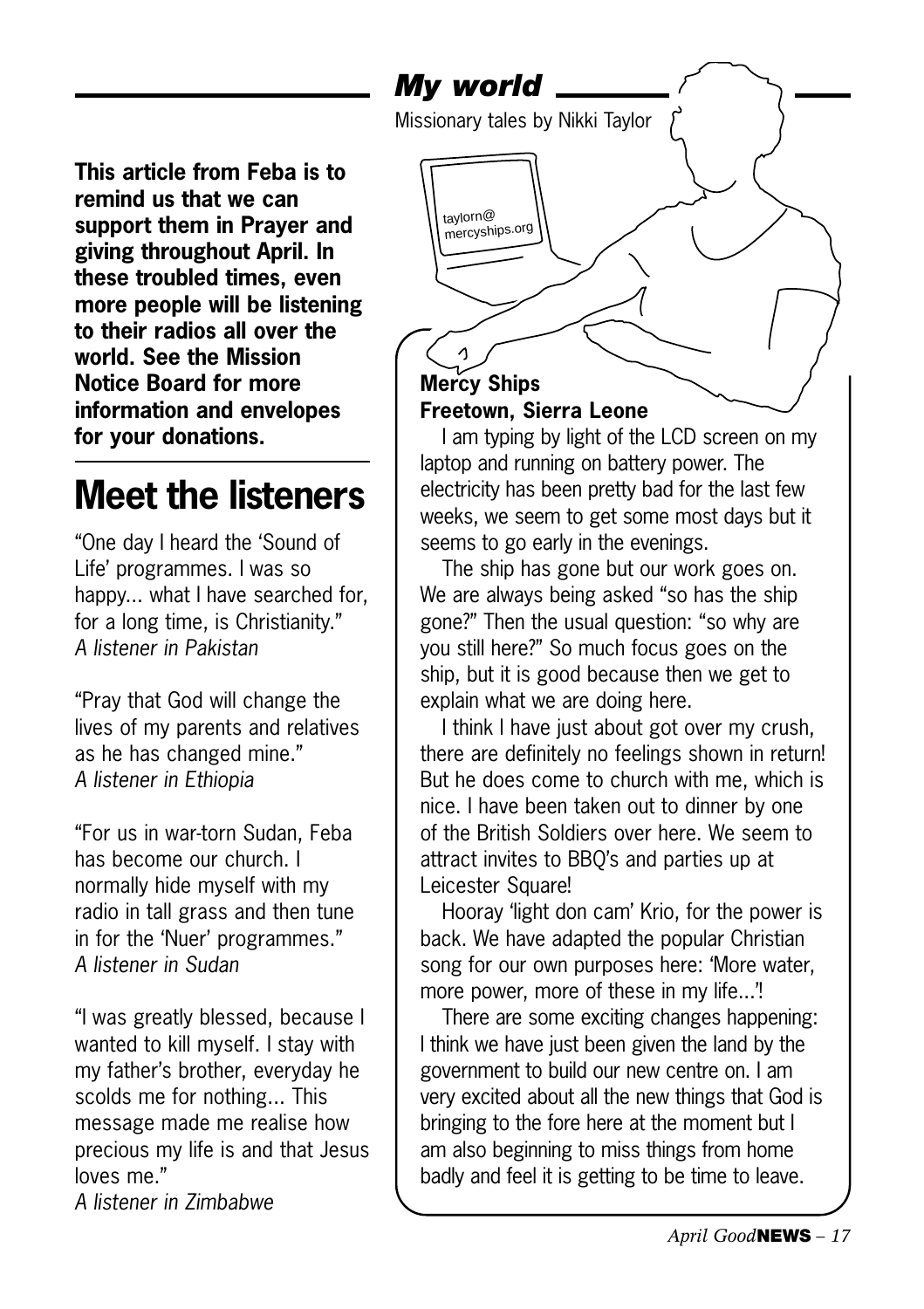## Singing in the rain, almost!

**Every year Sussex Christian Camps runs two weeks of youth camps near Uckfield. One of our members, Peter Trump – a commitee member of the group for the last five years – tells us what it's all about.**

#### **We may have forgotten how wet it was!! Yet we were blessed with two exceptional weeks for camp.**

The final preparations were somewhat dependant on the Lord but with much prayer, a little anxiety and a few citing "Oh! Ye of little faith" the rain stopped and the field was cut, baled and carted just in time. Leaving us with the huge task of erecting the site.

The younger week began with a heat wave in the 30's and the 'It's a wet knockout' came as a relief with more people getting wet than usual just to cool down!

After all the prayer and efforts of everyone we had enough tent leaders and helpers to accommodate all 60+ children.

Will & Lyn Andrews were the speakers and we all became Gladiators for the week.

Several children were again challenged and this year they were invited to purchase a helpful bible reading booklet. This was to see if they were sincere in their commitment and a number spent a small amount of their pocket money to take a copy. (We only charged a



fraction of the true cost).

Youth Week had more numbers than before and Danny Tanton was the speaker (a young trainee missionary) along with his wife Sheila. He challenged all of us with several relevant questions like: "What are you doing here"? and "So what happens in the end?".

On Thursday a church in Eastbourne put on a film entitled "Left Behind" for us to see which provoked much discussion late into the night.

Friday came and we said goodbye to all the happy campers with some committing their lives to Christ for the first time, some determined to try and lead better Christian lives,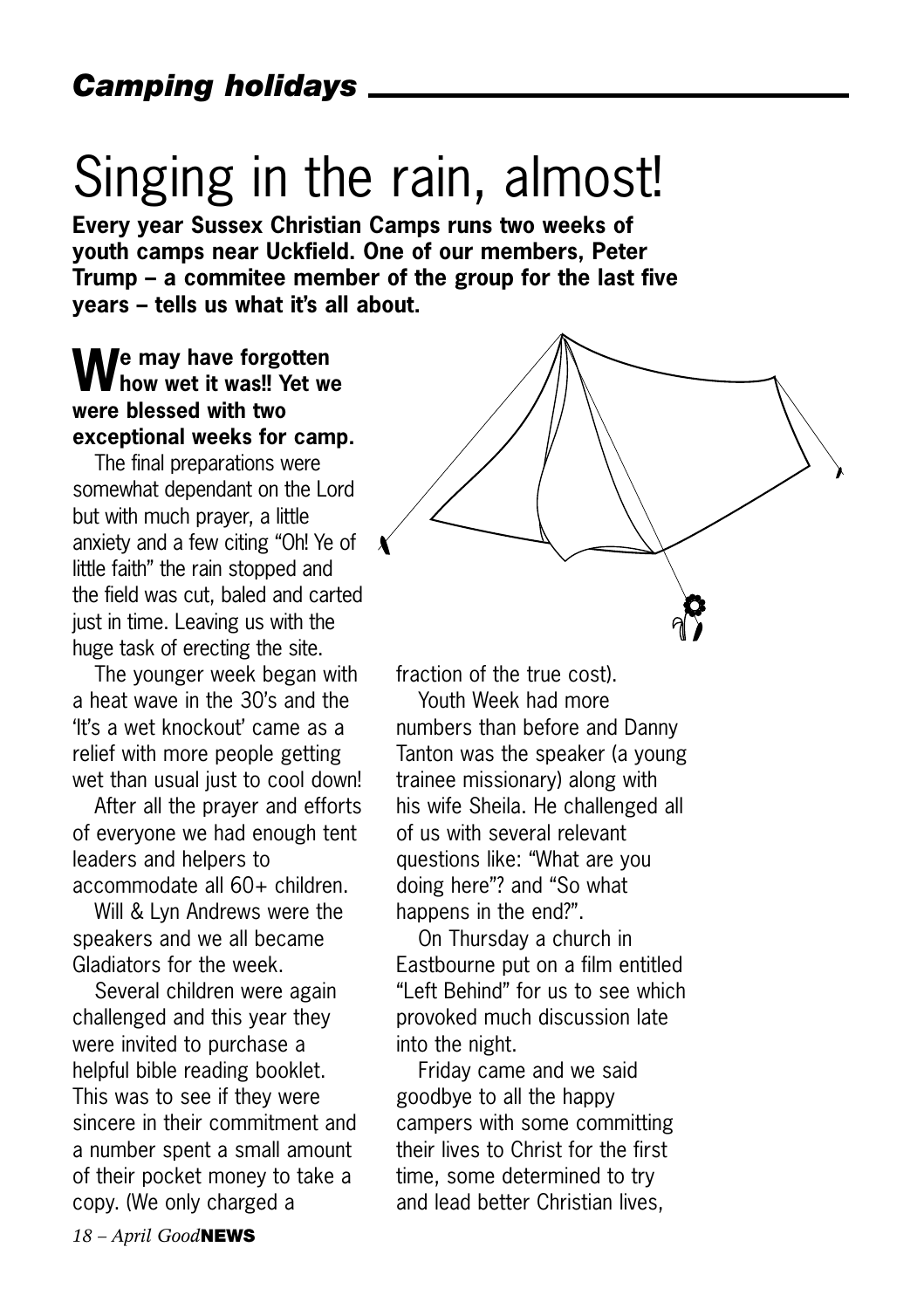#### **DATES FOR YOUR DIARY!**

but all benefiting for having spent time together with the Lord and their friends.

In the early hours of Saturday morning the few who remained to pack camp away were woken by an incredible rain storm which continued until late morning, frustrating the arrangements for packing everything away. Although the canvas and field were still wet it was nothing compared to after lunch when the rain absolutely fell out of the sky, turning the field into a lake with the water lapping at our ankles. A dispirited bunch of leaders left everything to the elements hoping the rain would ease at some time.

Fortunately by Wednesday the sun had been out and with a little wind all was dry and with some valiant workers everything was put away for another year.

A big thank you to all those who helped in any way last year. *Peter Trump*



## What can I do?

- 1. Pray
- 2. Be tent leaders (male and female) for the first week. Here's an opportunity for active Christians, looking to work with young people.
- 3. Be in a music group for one or two weeks (only in evenings)
- 4. Cook (chef's required)
- 5. Be general kitchen staff (complete teams welcome!) washing up etc.
- 6. Help to erect marquees and tents: Friday 25th and Saturday 26th July.
- 7. Help to pack everything away – Saturday 9th August.

**More information, application forms and costs from: Peter Trump 01444 451572 <phjt@pasm.freeserve.co.uk>**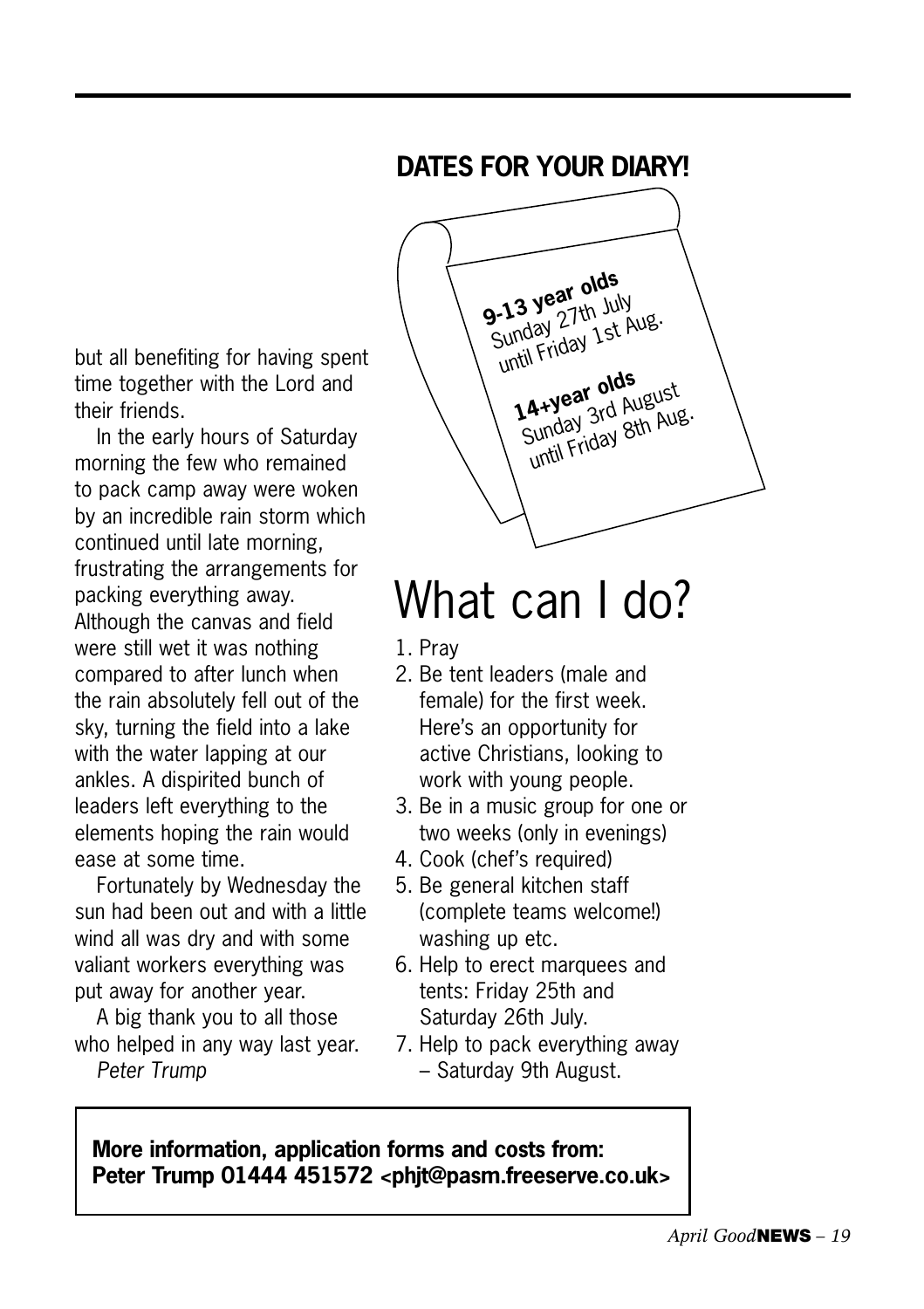## BB Display

**Friday 11th April at 7 pm.** 

Please come and support the work among the boys.

This year the emphasis will be on the presentation of awards. Refreshments will be served after the Display. Entry is free!



#### **ADVANCE NOTICE: MISSION SUPPER**

Saturday 3rd May 7.30pm for 7.45pm

Speaker: Clare Myring from Release International

Clare has recently visited Nigeria and will be able to give up–to–date information about what is going on in that country. She will also give us an overview of the world situation as it relates to the persecuted church.

Free tickets are available from the Missions Group; Bill & Iris Green, Trudy Biersteker, John Barling and Ron Goodenough

NB. During the month of May we will be devoting our mission giving to Release International and there will be opportunity during this evening to give towards the work.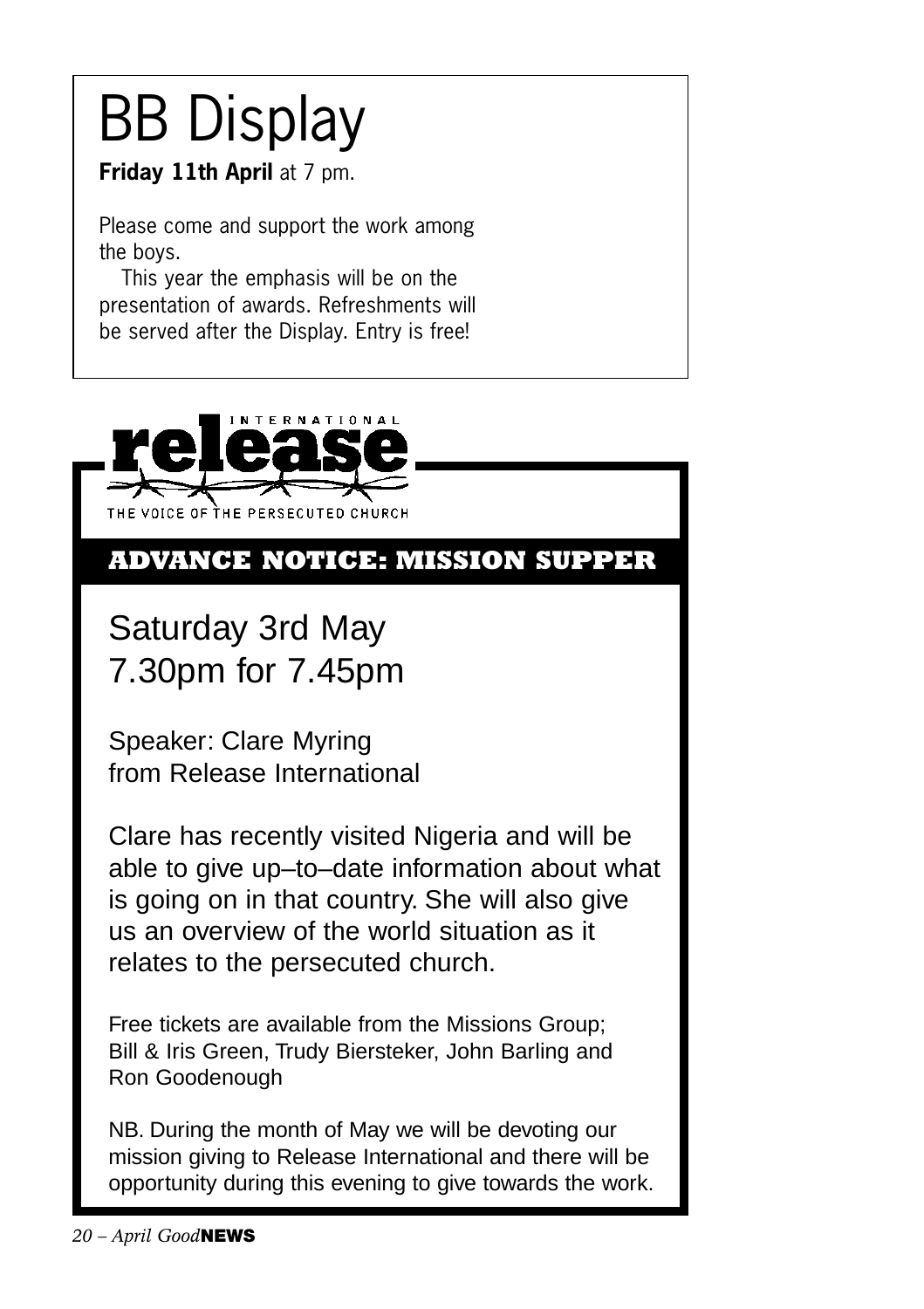#### *April Good***NEWS** *– 21*

#### *Twenty more questions*

GoodNEWS takes a probing glimpse into the minds of those who come to the church! Twenty Questions gives you a chance to guess the interviewee and learn a bit more about them too! This month's guest is revealed on the foot of Page 23.

- **1. What is your best memory from your school days?** Flirting!
- **2. Favourite TV programme?** 'Friends'.
- **3. If 'Changing Rooms' were to visit your home, which room would you ask them to redecorate?** Bedroom, it was a bit of a rush job with purple paint!
- **4. Banoffie Pie, Apple Crumble or Fruit Salad?** Apple Crumble (with custard!)
- **5. Which service do you frequent most often?** Statistically, 9.30 I guess.
- **6. Have you been trained in a specific line of work, if so what?** Graphic Design.
- **7. What one person do you think has most influenced your desire to follow Christ?** Rev Norman Smith.
- **8. Who would you most want to have a 'one-to-one' conversation with (past or present)?** My Dad.
- **9. Do you qualify for a free Bus Pass?** No.
- **10. Shoe size?** 91 /2, I think.
- **11. Create a new law:** Serious documents must

not be typed in the typeface 'Comic Sans'.

- **12. Mug or cup & saucer?** Mug.
- **13. Do you have a personal email account?** Yes.
- **14. What is the best strength of the Christian church?** Its cross-section of different people.
- **15. Describe the 'Christian life' in no more than three words.** My only hope.
- **16. Most romantic moment?** Probably via text message!
- **17. Best moment of fame?** Sadly, my photo and namecheck on Timmy Mallet's "Wack-a-day".
- **18. Give one piece of wisdom to the next generation.** Don't believe the hype.
- **19. What is the greatest difference between your life now and before you became a Christian?**

I committed my life to Christ quite young, but I was unnecessarily sarcastic during teenage years (and I'm still trying not to be!).

**20. Glasses, contact lenses or none?** None.

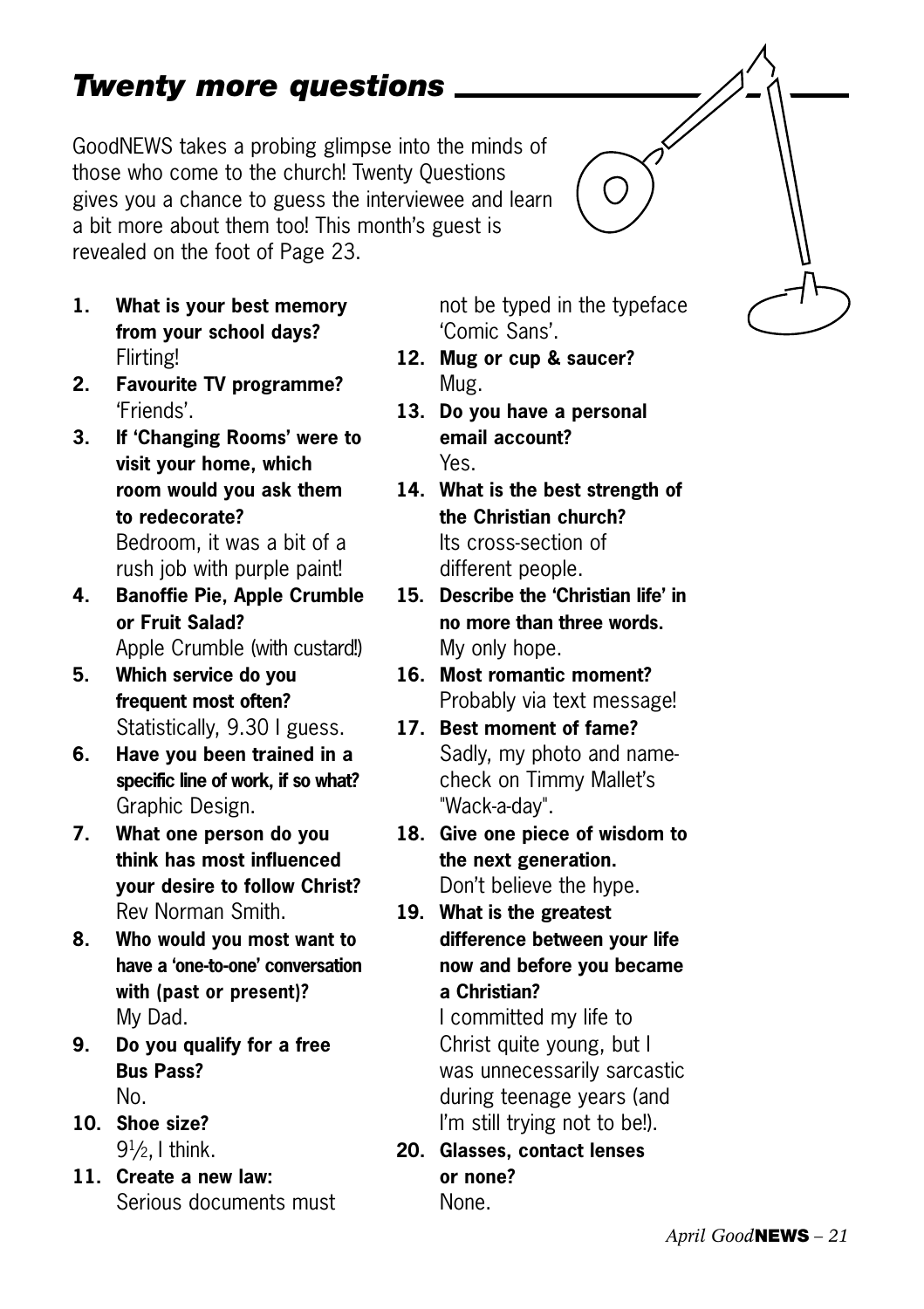## The way of the world

**Call me old–fashioned, but when I go to see a movie set in the 'romantic comedy' genre I don't expect to be watching a scene which includes such delicacies as open surgery in a hospital theatre!** 

It is no secret that I prefer to abstain from that kind of action personally, but it is true to say that there is definitely more of that than there ever used to be in the film industry. All movies seem to be required to contain a dose of bad language, a fistful of violence and a little blood and gore for good measure.

Of course, there have been many column inches written, by far more qualified authors than myself, about this subject. Mark Greene, in Christianity & Renewal magazine, cites that many industries (music, film, games) refuse to accept any blame for any evidence of negative attitudes or actions within society, but points out that "advertisers, politicians, propagandists and preachers know that attitudes and behaviour can be changed by communications". For instance, how many companies use product placement on screen to promote their brands? Even without any 'direct' reference being made.

So is the media breaking down a 'shock' barrier, that will never

be able to be replaced, I wonder? Years ago, for instance, we all knew that many people swore in real life, but it just never happened in soap operas. Now all that has changed. Greene goes on to say "People get their models and their ideas about how to behave from somewhere, and if the only models they have are negative, then it is more likely they will behave in that way".

So is it me, am I just naive? After all, when I get the luxury of a session in front of a PS2 games console I play Grand Theft Auto to simply drive cars around the block, and don't get involved in any time–consuming fights! I guess God made us humans with minds to discern, and I can certainly easily choose to avoid the likes of Animal Hospital and ER on my TV.

However, what worries me more is the slow and gentle filter of all these effects in society taking the toll on future generations from an ever–younger age, where choosing is more difficult. As Christians we have a responsibility to teach what is right and true (Philippians 4:8) and be careful not to encourage others (whatever age) to do wrong.

*David Tingley* 

"Try to shine as lights among the people of this world, as you hold firmly to the message that gives life."

Philippians 2: v15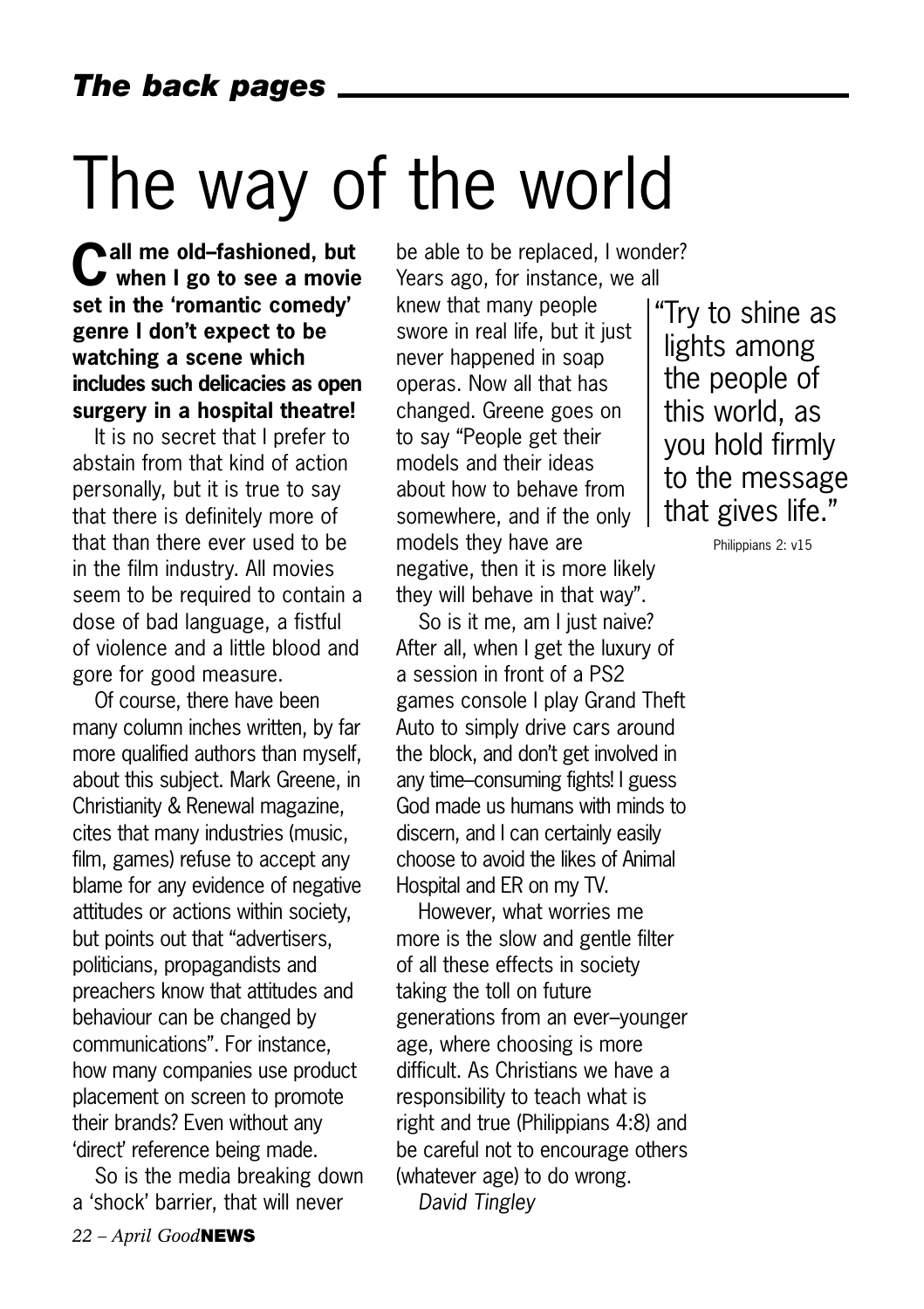## RUA preacher?

### **The first sermon preached each Sunday is not by the pastor, but by you.**

You preach a message of good cheer when you say 'Good Morning' to those you meet as you are parking or are near the church door. You preach a message of welcome when you slide over in the pew instead of forcing others to squeeze in front of you. You preach a message of hope and joy when you sing the hymns. You preach a message of love when you smile and say hello to a visitor. You preach a message about the importance of the Scriptures when you listen carefully to the Bible being read. You preach a message of faith when you share a prayer request. You preach a message of encouragement when you voice your praise to the Lord.

Many messages are preached before the pastor stands to share the sermon. If your message is positive, faithful and consistent, then the message from the pulpit will be more effective. Go to church this Sunday and every Sunday, prepared to preach your very best sermon.

Something I found on the Internet.

*Jean Gardiner*

## *Your church needs YOU!*

*If you are a regular worshipper at Lindfield URC, why not take the new* **Twenty Question** *challenge? We need your contributions to the magazine. Do it online at www.lindfieldurc.org.uk or send it to the editor as usual.*

#### **Flower Rota**

|     |    | <b>Arranging</b>     | <b>Distributing</b> |
|-----|----|----------------------|---------------------|
| Apr | 6  | Iris Green           | Vera Dorton         |
|     | 13 | Carol Marsh          | Sue Tester          |
|     | 20 | <b>FASTER SUNDAY</b> | Dorothy Forster     |
|     | 27 | Zoe McQuillin        | <b>Betty Peter</b>  |
| May | 4  | Fiona Tingley        | Jacqueline Wood     |
|     | 11 | Boys' Brigade        | Iris Bingham        |
|     | 18 | Audrey McKee         | Fiona Tingley       |
|     | 25 | Angela Newnham       | Heather Swann       |

Help will be needed for the Easter flowers/decoration on Saturday 19th April. Watch the notice sheet for further information or contact Betty Billins. Many Thanks.